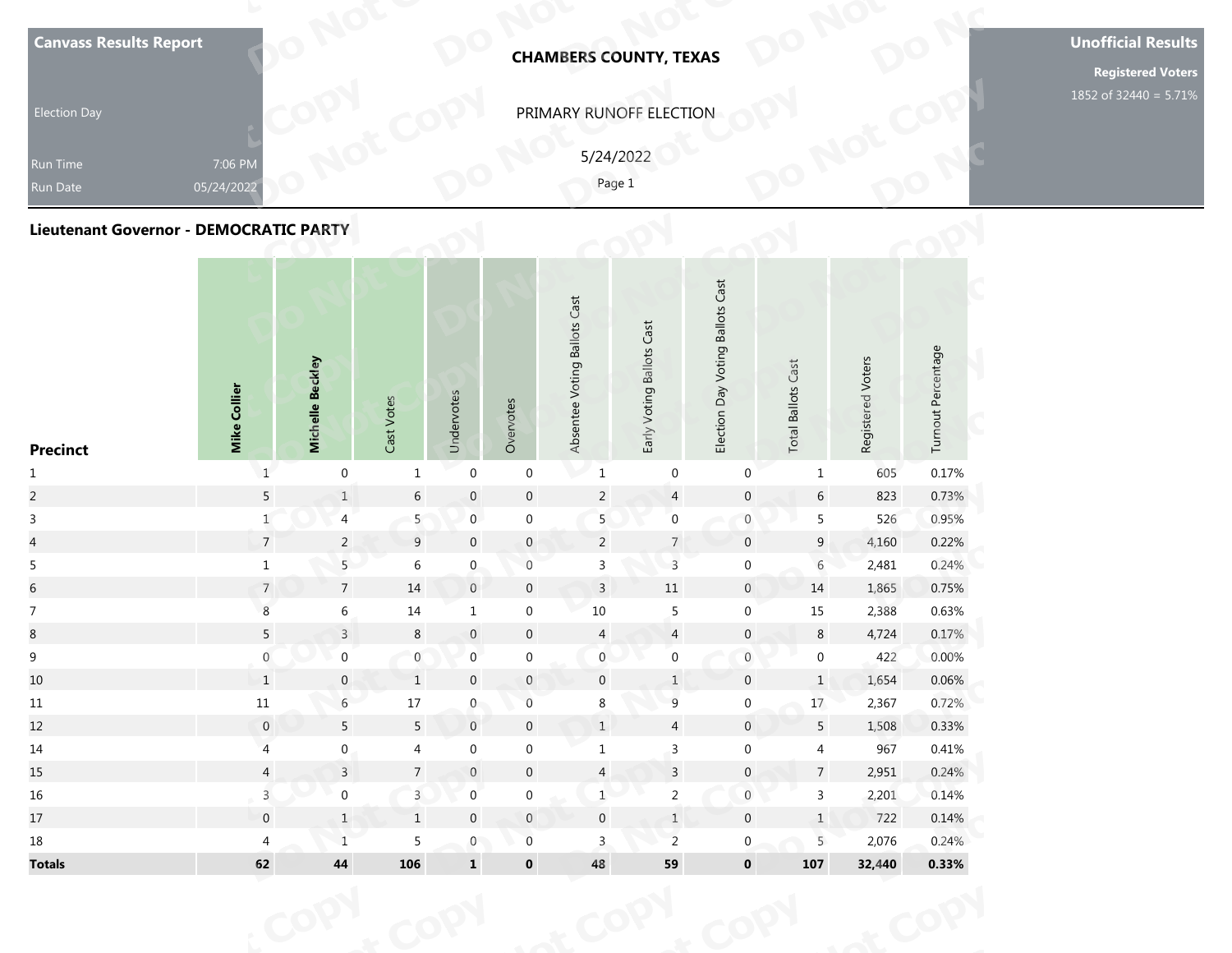| <b>Canvass Results Report</b><br><b>Election Day</b><br>Run Time<br>Run Date | 7:06 PM<br>05/24/2022 |                         |       |            |           |                              | <b>CHAMBERS COUNTY, TEXAS</b><br>PRIMARY RUNOFF ELECTION<br>5/24/2022<br>Page 2 |                                  |                           |                   |                    | <b>Unofficial Results</b><br><b>Registered Voters</b><br>1852 of 32440 = 5.71% |
|------------------------------------------------------------------------------|-----------------------|-------------------------|-------|------------|-----------|------------------------------|---------------------------------------------------------------------------------|----------------------------------|---------------------------|-------------------|--------------------|--------------------------------------------------------------------------------|
| <b>Attorney General - DEMOCRATIC PARTY</b>                                   |                       |                         |       |            |           |                              |                                                                                 |                                  |                           |                   |                    |                                                                                |
|                                                                              | Jaworski              | Rochelle Mercedes Garza | Votes | Undervotes | Overvotes | Absentee Voting Ballots Cast | Early Voting Ballots Cast                                                       | Election Day Voting Ballots Cast | <b>Total Ballots Cast</b> | Registered Voters | Turnout Percentage |                                                                                |

| <b>Canvass Results Report</b>              |                       |                         |                  |                  |                  |                              | <b>CHAMBERS COUNTY, TEXAS</b> |                  |                                  |                           |                   |                    | <b>Unoffic</b><br>Regi |
|--------------------------------------------|-----------------------|-------------------------|------------------|------------------|------------------|------------------------------|-------------------------------|------------------|----------------------------------|---------------------------|-------------------|--------------------|------------------------|
| <b>Election Day</b>                        |                       |                         |                  |                  |                  |                              | PRIMARY RUNOFF ELECTION       |                  |                                  |                           |                   |                    | 1852 of 3              |
| <b>Run Time</b><br>Run Date                | 7:06 PM<br>05/24/2022 |                         |                  |                  |                  |                              | 5/24/2022<br>Page 2           |                  |                                  |                           |                   |                    |                        |
| <b>Attorney General - DEMOCRATIC PARTY</b> |                       |                         |                  |                  |                  |                              |                               |                  |                                  |                           |                   |                    |                        |
| <b>Precinct</b>                            | Joe Jaworski          | Rochelle Mercedes Garza | Cast Votes       | Undervotes       | Overvotes        | Absentee Voting Ballots Cast | Early Voting Ballots Cast     |                  | Election Day Voting Ballots Cast | <b>Total Ballots Cast</b> | Registered Voters | Turnout Percentage |                        |
| $\mathbf{1}$                               | $\mathbf{1}$          | $\boldsymbol{0}$        | $\mathbf{1}$     | $\boldsymbol{0}$ | $\boldsymbol{0}$ | $\mathbf 1$                  |                               | $\boldsymbol{0}$ | $\boldsymbol{0}$                 | $\mathbf{1}$              | 605               | 0.17%              |                        |
| $\overline{a}$                             | $\overline{c}$        | $\overline{4}$          | $\sqrt{6}$       | $\,0\,$          | $\mathbf 0$      | $\sqrt{2}$                   |                               | $\overline{4}$   | $\mathbf 0$                      | $\sqrt{6}$                | 823               | 0.73%              |                        |
| $\mathsf{3}$                               | 5                     | $\overline{0}$          | 5 <sub>5</sub>   | $\overline{0}$   | $\boldsymbol{0}$ | 5                            |                               | $\boldsymbol{0}$ | $\boldsymbol{0}$                 | $\overline{5}$            | 526               | 0.95%              |                        |
| $\overline{a}$                             | $\sqrt{6}$            | $\overline{3}$          | $\overline{9}$   | $\,0\,$          | $\pmb{0}$        | $\overline{2}$               |                               | $\overline{7}$   | $\mathbf 0$                      | $\overline{9}$            | 4,160             | 0.22%              |                        |
| $\overline{5}$                             | $\mathbf 1$           | 5 <sup>1</sup>          | $\,$ 6 $\,$      | $\mathbf 0$      | $\boldsymbol{0}$ | $\mathsf{3}$                 |                               | $\overline{3}$   | $\boldsymbol{0}$                 | $\overline{6}$            | 2,481             | 0.24%              |                        |
| $\sqrt{6}$                                 | $\overline{5}$        | 9                       | $14\,$           | $\,0\,$          | $\mathbf 0$      | $\overline{3}$               | $11\,$                        |                  | $\overline{0}$                   | 14                        | 1,865             | 0.75%              |                        |
| $\boldsymbol{7}$                           | $10$                  | $\overline{4}$          | 14               | $\mathbf{1}$     | $\boldsymbol{0}$ | 10                           |                               | $\sqrt{5}$       | $\boldsymbol{0}$                 | 15                        | 2,388             | 0.63%              |                        |
| $8\,$                                      | $\overline{4}$        | $\overline{4}$          | $\,8\,$          | $\boldsymbol{0}$ | $\boldsymbol{0}$ | $\overline{4}$               |                               | $\overline{4}$   | $\boldsymbol{0}$                 | $\,8\,$                   | 4,724             | 0.17%              |                        |
| $\boldsymbol{9}$                           | $\boldsymbol{0}$      | $\boldsymbol{0}$        | $\boldsymbol{0}$ | $\boldsymbol{0}$ | $\boldsymbol{0}$ | $\mathbf 0$                  |                               | $\boldsymbol{0}$ | $\boldsymbol{0}$                 | $\boldsymbol{0}$          | 422               | 0.00%              |                        |
| 10                                         | 1                     | $\mathbf{0}$            | $\mathbf{1}$     | $\mathbf 0$      | $\mathbf{0}$     | $\mathbf 0$                  |                               | $\mathbf{1}$     | $\mathbf 0$                      | $\mathbf{1}$              | 1,654             | 0.06%              |                        |
| $11\,$                                     | $10\,$                | 7 <sup>7</sup>          | $17\,$           | $\overline{0}$   | $\boldsymbol{0}$ | 8                            |                               | $\overline{9}$   | $\boldsymbol{0}$                 | $17\,$                    | 2,367             | 0.72%              |                        |
| 12                                         | $\,1$                 | $\overline{4}$          | $5\phantom{.0}$  | $\,0\,$          | $\pmb{0}$        | $\,$ 1 $\,$                  |                               | $\overline{4}$   | $\overline{0}$                   | $5\phantom{.0}$           | 1,508             | 0.33%              |                        |
| 14                                         | $\overline{3}$        | $\mathbf{1}$            | $\overline{4}$   | $\boldsymbol{0}$ | $\boldsymbol{0}$ | $\mathbf{1}$                 |                               | $\mathsf{3}$     | $\boldsymbol{0}$                 | $\overline{4}$            | 967               | 0.41%              |                        |
| 15                                         | $\overline{4}$        | $\mathbf{3}$            | $\sqrt{7}$       | $\boldsymbol{0}$ | $\pmb{0}$        | $\overline{a}$               |                               | $\overline{3}$   | $\boldsymbol{0}$                 | $\sqrt{7}$                | 2,951             | 0.24%              |                        |
| 16                                         | $\overline{3}$        | $\boldsymbol{0}$        | $\overline{3}$   | $\mathbf 0$      | $\boldsymbol{0}$ | $1 \cdot$                    |                               | $\overline{a}$   | $\mathbf 0$                      | $\mathsf{3}$              | 2,201             | 0.14%              |                        |
| 17                                         | $\mathbf 0$           | $\,1$                   | $\,1\,$          | $\boldsymbol{0}$ | $\mathsf{O}$     | $\mathbf 0$                  |                               | $1\,$            | $\boldsymbol{0}$                 | $\mathbf 1$               | 722               | 0.14%              |                        |
| 18                                         | $\overline{3}$        | $\overline{1}$          | $\overline{4}$   | $1$ $\,$         | $\boldsymbol{0}$ | $\mathbf{3}$                 |                               | $\overline{2}$   | $\overline{0}$                   | 5                         | 2,076             | 0.24%              |                        |
| <b>Totals</b>                              | 59                    | 46                      | 105              | $\mathbf 2$      | $\mathbf 0$      | 48                           | 59                            |                  | $\mathbf 0$                      | 107                       | 32,440            | 0.33%              |                        |
|                                            |                       |                         |                  |                  |                  |                              |                               |                  |                                  |                           |                   |                    |                        |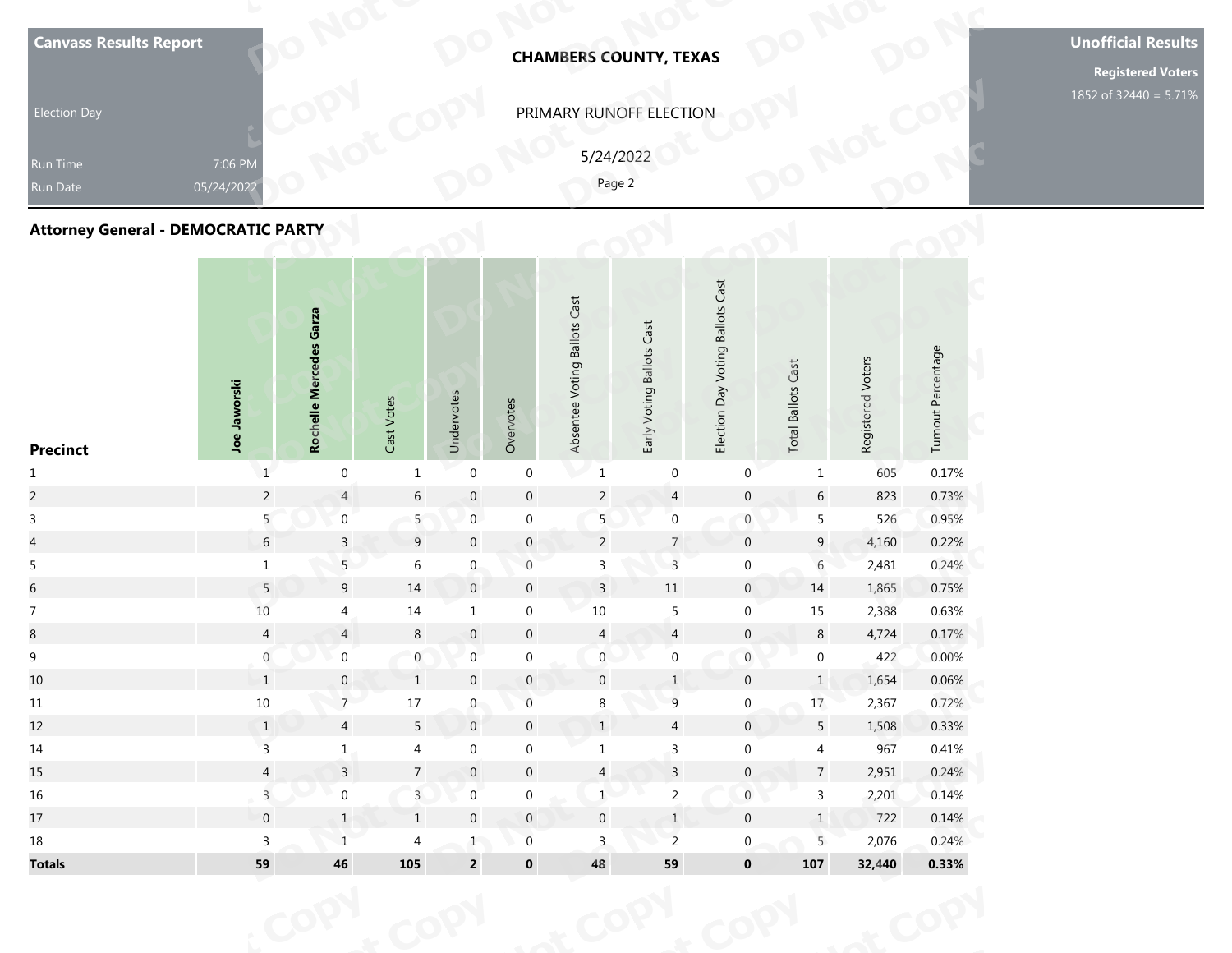| <b>Election Day</b><br>Run Time<br>Run Date<br><b>Comptroller of Public Accounts - DEMOCRATIC PARTY</b> | 7:06 PM<br>05/24/2022 |                  |                            |            |           |                              | PRIMARY RUNOFF ELECTION<br>5/24/2022<br>Page 3 |                                     |                              |                   |                    | <b>Registered Voters</b><br>1852 of 32440 = 5.71% |
|---------------------------------------------------------------------------------------------------------|-----------------------|------------------|----------------------------|------------|-----------|------------------------------|------------------------------------------------|-------------------------------------|------------------------------|-------------------|--------------------|---------------------------------------------------|
| <b>Precinct</b>                                                                                         | Angel Luis Vega       | Janet T. Dudding | Votes<br>Cast <sup>-</sup> | Undervotes | Overvotes | Absentee Voting Ballots Cast | Early Voting Ballots Cast                      | Day Voting Ballots Cast<br>Election | Cast<br><b>Total Ballots</b> | Registered Voters | Turnout Percentage |                                                   |

| <b>Canvass Results Report</b>                            |                       |                  |                  |                         |                     | <b>CHAMBERS COUNTY, TEXAS</b> |                     |                           |                                  |                           |                   |                    | <b>Unoffic</b><br>Regi |
|----------------------------------------------------------|-----------------------|------------------|------------------|-------------------------|---------------------|-------------------------------|---------------------|---------------------------|----------------------------------|---------------------------|-------------------|--------------------|------------------------|
| <b>Election Day</b>                                      |                       |                  |                  |                         |                     | PRIMARY RUNOFF ELECTION       |                     |                           |                                  |                           |                   |                    | 1852 of 3              |
| <b>Run Time</b><br>Run Date                              | 7:06 PM<br>05/24/2022 |                  |                  |                         |                     |                               | 5/24/2022<br>Page 3 |                           |                                  |                           |                   |                    |                        |
| <b>Comptroller of Public Accounts - DEMOCRATIC PARTY</b> |                       |                  |                  |                         |                     |                               |                     |                           |                                  |                           |                   |                    |                        |
| <b>Precinct</b>                                          | Angel Luis Vega       | Janet T. Dudding | Cast Votes       | Undervotes              | Overvotes           | Absentee Voting Ballots Cast  |                     | Early Voting Ballots Cast | Election Day Voting Ballots Cast | <b>Total Ballots Cast</b> | Registered Voters | Turnout Percentage |                        |
| $\mathbf{1}$                                             | $\mathsf 0$           | $\mathbf{1}$     | $\mathbf{1}$     | $\boldsymbol{0}$        | $\boldsymbol{0}$    | $\mathbf 1$                   |                     | $\boldsymbol{0}$          | $\mathbf 0$                      | $\mathbf{1}$              | 605               | 0.17%              |                        |
| $\overline{a}$                                           | $\overline{3}$        | $\overline{2}$   | $\overline{5}$   | $\,1$                   | $\boldsymbol{0}$    |                               | $\sqrt{2}$          | $\overline{4}$            | $\mathbf 0$                      | $\sqrt{6}$                | 823               | 0.73%              |                        |
| $\mathbf{3}$                                             | $\boldsymbol{0}$      | $\overline{5}$   | 5                | $\boldsymbol{0}$        | $\boldsymbol{0}$    |                               | 5                   | $\boldsymbol{0}$          | $\boldsymbol{0}$                 | $5\phantom{.0}$           | 526               | 0.95%              |                        |
| $\overline{4}$                                           | $\overline{4}$        | 5                | $\overline{9}$   | $\boldsymbol{0}$        | $\boldsymbol{0}$    |                               | $\overline{2}$      | $\overline{7}$            | $\boldsymbol{0}$                 | $9\phantom{.0}$           | 4,160             | 0.22%              |                        |
| 5                                                        | $\mathsf{3}$          | $\overline{3}$   | $\,$ 6 $\,$      | $\boldsymbol{0}$        | $\boldsymbol{0}$    |                               | $\mathsf 3$         | $\overline{3}$            | $\boldsymbol{0}$                 | $\overline{6}$            | 2,481             | 0.24%              |                        |
| $\sqrt{6}$                                               | $\sqrt{6}$            | $\,8\,$          | $14\,$           | $\,0\,$                 | $\boldsymbol{0}$    |                               | $\overline{3}$      | $11\,$                    | $\overline{0}$                   | 14                        | 1,865             | 0.75%              |                        |
| $\overline{7}$                                           | $\overline{a}$        | $11\,$           | $15\,$           | $\boldsymbol{0}$        | $\boldsymbol{0}$    | $10\,$                        |                     | $\overline{5}$            | $\boldsymbol{0}$                 | 15                        | 2,388             | 0.63%              |                        |
| $\bf 8$                                                  | $\mathsf{3}$          | 5                | $\,8\,$          | $\boldsymbol{0}$        | $\boldsymbol{0}$    |                               | $\overline{4}$      | $\overline{4}$            | $\boldsymbol{0}$                 | $\bf 8$                   | 4,724             | 0.17%              |                        |
| 9                                                        | $\overline{0}$        | $\boldsymbol{0}$ | $\boldsymbol{0}$ | $\boldsymbol{0}$        | $\boldsymbol{0}$    |                               | $\boldsymbol{0}$    | $\boldsymbol{0}$          | $\,0\,$                          | $\boldsymbol{0}$          | 422               | 0.00%              |                        |
| 10                                                       | $\mathbf{1}$          | $\mathbf 0$      | $\mathbf{1}$     | $\mathbf 0$             | $\mathbf{0}$        |                               | $\overline{0}$      | $\mathbf{1}$              | $\mathbf{0}$                     | $\mathbf{1}$              | 1,654             | 0.06%              |                        |
| $11\,$                                                   | $\overline{4}$        | $13\,$           | $17\,$           | $\boldsymbol{0}$        | $\,0\,$             |                               | $\bf 8$             | $\overline{9}$            | $\boldsymbol{0}$                 | 17                        | 2,367             | 0.72%              |                        |
| 12                                                       | $\overline{3}$        | $\overline{2}$   | $5\phantom{.0}$  | $\,0\,$                 | $\mathbf 0$         |                               | $\,$ 1 $\,$         | $\overline{4}$            | $\mathsf{O}$                     | $5\phantom{.0}$           | 1,508             | 0.33%              |                        |
| 14                                                       | $\mathbf 1$           | $\overline{3}$   | $\overline{4}$   | $\boldsymbol{0}$        | $\boldsymbol{0}$    |                               | $\mathbf{1}$        | $\overline{3}$            | $\mathbf 0$                      | $\overline{4}$            | 967               | 0.41%              |                        |
| 15                                                       | $\overline{3}$        | $\overline{4}$   | $\sqrt{ }$       | $\boldsymbol{0}$        | $\pmb{0}$           |                               | $\overline{4}$      | $\overline{\mathbf{3}}$   | $\boldsymbol{0}$                 | $\overline{7}$            | 2,951             | 0.24%              |                        |
| $16\,$                                                   | $\mathbf 1$           | $\overline{2}$   | $\overline{3}$   | $\boldsymbol{0}$        | $\boldsymbol{0}$    |                               | $1\,$               | $\overline{2}$            | $\boldsymbol{0}$                 | $\mathbf{3}$              | 2,201             | 0.14%              |                        |
| $17\,$                                                   | $\mathbf 0$           | $\,1\,$          | $\,1$            | $\boldsymbol{0}$        | $\mathsf{O}\xspace$ |                               | $\mathbf 0$         | $\ensuremath{\mathsf{1}}$ | $\boldsymbol{0}$                 | $\,1$                     | 722               | 0.14%              |                        |
| $18\,$                                                   | $\mathbf 1$           | $\overline{3}$   | $\overline{4}$   | $1$ $\,$                | $\boldsymbol{0}$    |                               | $\overline{3}$      | $\overline{c}$            | $\mathbf{0}$                     | 5                         | 2,076             | 0.24%              |                        |
| <b>Totals</b>                                            | 37                    | 68               | 105              | $\overline{\mathbf{c}}$ | $\mathbf 0$         | 48                            |                     | 59                        | $\mathbf 0$                      | 107                       | 32,440            | 0.33%              |                        |
|                                                          |                       |                  |                  |                         |                     |                               |                     |                           |                                  |                           |                   |                    |                        |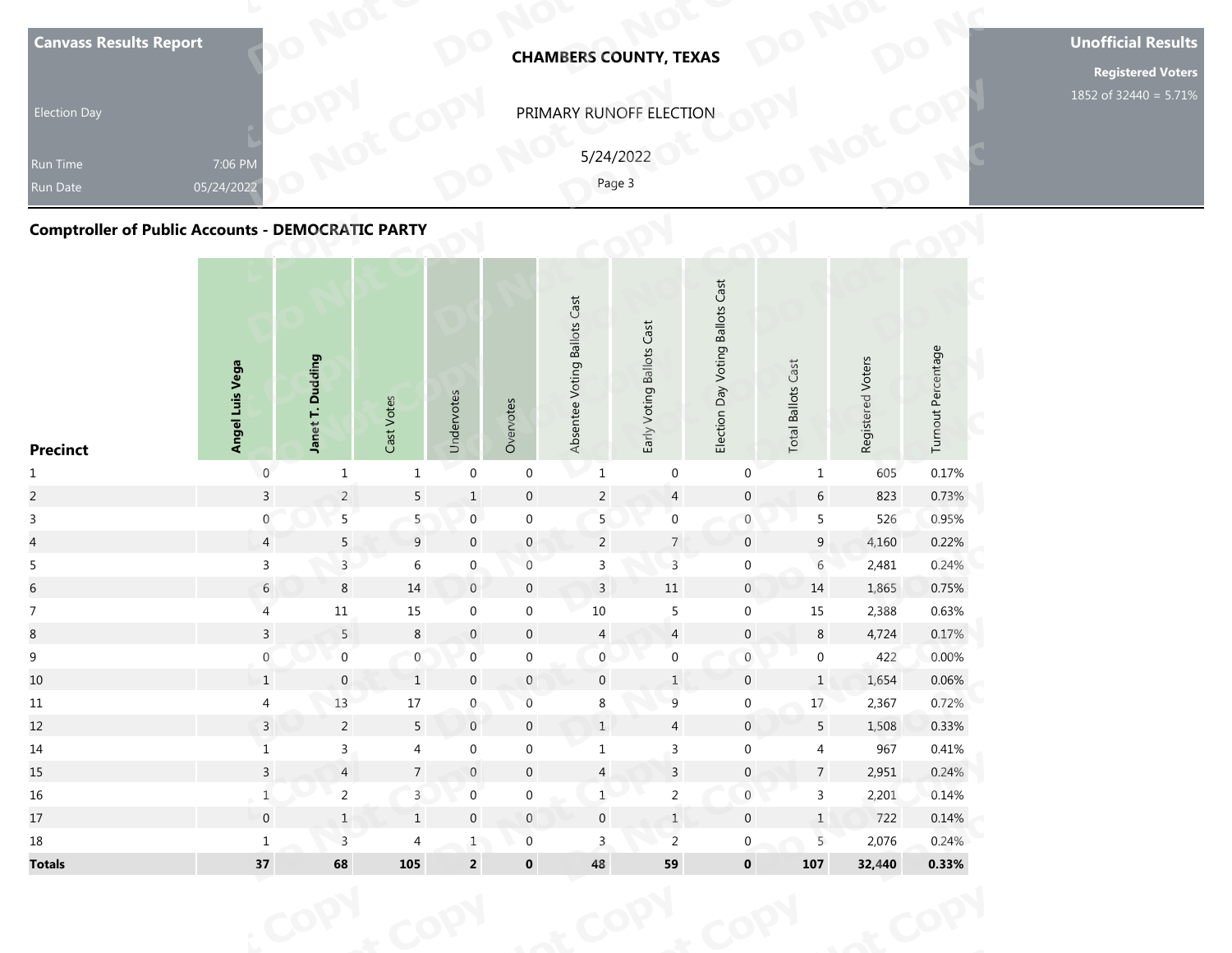| <b>Election Day</b><br><b>Run Time</b><br><b>Run Date</b><br><b>Commissioner of the General Land Office - DEMOCRATIC PARTY</b> | 7:06 PM<br>05/24/2022       |             |                            |            |           |                              | PRIMARY RUNOFF ELECTION<br>5/24/2022<br>Page 4 |                                  |                              |                   |                    | <b>Registered Voters</b><br>1852 of 32440 = 5.71% |
|--------------------------------------------------------------------------------------------------------------------------------|-----------------------------|-------------|----------------------------|------------|-----------|------------------------------|------------------------------------------------|----------------------------------|------------------------------|-------------------|--------------------|---------------------------------------------------|
| <b>Precinct</b>                                                                                                                | <b>Sandragrace Martinez</b> | Jay Kleberg | Votes<br>Cast <sup>-</sup> | Undervotes | Overvotes | Absentee Voting Ballots Cast | Early Voting Ballots Cast                      | Election Day Voting Ballots Cast | Cast<br><b>Total Ballots</b> | Registered Voters | Turnout Percentage |                                                   |

| <b>Canvass Results Report</b>                                     |                           |                  |                 |                         |                  |                              | <b>CHAMBERS COUNTY, TEXAS</b> |                                  |                           |                   |                    | <b>Unoffic</b><br>Regi |
|-------------------------------------------------------------------|---------------------------|------------------|-----------------|-------------------------|------------------|------------------------------|-------------------------------|----------------------------------|---------------------------|-------------------|--------------------|------------------------|
| <b>Election Day</b>                                               |                           |                  |                 |                         |                  |                              | PRIMARY RUNOFF ELECTION       |                                  |                           |                   |                    | 1852 of 3              |
| Run Time<br>Run Date                                              | 7:06 PM<br>05/24/2022     |                  |                 |                         |                  |                              | 5/24/2022<br>Page 4           |                                  |                           |                   |                    |                        |
| <b>Commissioner of the General Land Office - DEMOCRATIC PARTY</b> |                           |                  |                 |                         |                  |                              |                               |                                  |                           |                   |                    |                        |
| <b>Precinct</b>                                                   | Sandragrace Martinez      | Jay Kleberg      | Cast Votes      | Undervotes              | Overvotes        | Absentee Voting Ballots Cast | Early Voting Ballots Cast     | Election Day Voting Ballots Cast | <b>Total Ballots Cast</b> | Registered Voters | Turnout Percentage |                        |
| $\mathbf{1}$                                                      | $1\,$                     | $\boldsymbol{0}$ | $\mathbf{1}$    | $\boldsymbol{0}$        | $\boldsymbol{0}$ | $\mathbf 1$                  | $\pmb{0}$                     | $\pmb{0}$                        | $\mathbf{1}$              | 605               | 0.17%              |                        |
| $\overline{c}$                                                    | $\overline{4}$            | $\overline{2}$   | $\sqrt{6}$      | $\boldsymbol{0}$        | $\mathbf 0$      | $\sqrt{2}$                   | $\overline{4}$                | $\pmb{0}$                        | $\sqrt{6}$                | 823               | 0.73%              |                        |
| $\mathsf{3}$                                                      | $\overline{2}$            | $\mathsf{3}$     | 5 <sub>1</sub>  | $\pmb{0}$               | $\boldsymbol{0}$ | $\overline{5}$               | $\pmb{0}$                     | $\boldsymbol{0}$                 | 5                         | 526               | 0.95%              |                        |
| $\overline{\mathbf{4}}$                                           | $\overline{3}$            | $6\,$            | 9               | $\boldsymbol{0}$        | $\pmb{0}$        | $\overline{2}$               | $\overline{7}$                | $\mathsf{O}\xspace$              | $9\,$                     | 4,160             | 0.22%              |                        |
| 5                                                                 | $\mathbf{3}$              | $\overline{3}$   | 6               | $\boldsymbol{0}$        | $\boldsymbol{0}$ | $\mathsf{3}$                 | $\mathsf{3}$                  | $\boldsymbol{0}$                 | $\overline{6}$            | 2,481             | 0.24%              |                        |
| $\sqrt{6}$                                                        | $\bf 8$                   | 6                | $14\,$          | $\mathsf{O}\xspace$     | $\boldsymbol{0}$ | $\overline{3}$               | $11\,$                        | $\mathsf{O}\xspace$              | 14                        | 1,865             | 0.75%              |                        |
| $\boldsymbol{7}$                                                  | $\overline{3}$            | $12\,$           | $15\,$          | $\boldsymbol{0}$        | $\boldsymbol{0}$ | $10\,$                       | $\sqrt{5}$                    | $\boldsymbol{0}$                 | $15\,$                    | 2,388             | 0.63%              |                        |
| $\bf 8$                                                           | $\overline{5}$            | $\overline{2}$   | $\overline{7}$  | $\mathbf{1}$            | $\boldsymbol{0}$ | $\overline{4}$               | $\overline{a}$                | $\pmb{0}$                        | $\,8\,$                   | 4,724             | 0.17%              |                        |
| $\mathsf 9$                                                       | $\boldsymbol{0}$          | $\boldsymbol{0}$ | $\mathbf{0}$    | $\boldsymbol{0}$        | $\boldsymbol{0}$ | $\mathbf 0$                  | $\boldsymbol{0}$              | $\,0\,$                          | $\boldsymbol{0}$          | 422               | 0.00%              |                        |
| 10                                                                | $\mathbf 0$               | $\mathbf{1}$     | $\mathbf{1}$    | $\mathbf 0$             | $\mathbf{0}$     | $\mathbf 0$                  | 1                             | $\mathbf 0$                      | $\mathbf{1}$              | 1,654             | 0.06%              |                        |
| 11                                                                | $12\,$                    | $5 -$            | $17\,$          | $\mathbf{0}$            | $\,0\,$          | $8\phantom{.}$               | $\overline{9}$                | $\boldsymbol{0}$                 | $17 \,$                   | 2,367             | 0.72%              |                        |
| 12                                                                | $\overline{2}$            | $\overline{3}$   | $5\phantom{.0}$ | $\boldsymbol{0}$        | $\boldsymbol{0}$ | $\,1\,$                      | $\overline{4}$                | $\pmb{0}$                        | $5\phantom{.0}$           | 1,508             | 0.33%              |                        |
| 14                                                                | $\mathbf 1$               | $\overline{3}$   | $\overline{4}$  | $\boldsymbol{0}$        | $\boldsymbol{0}$ | $\mathbf{1}$                 | $\mathsf{3}$                  | $\mathbf 0$                      | $\overline{4}$            | 967               | 0.41%              |                        |
| 15                                                                | $\overline{4}$            | $\overline{3}$   | $\overline{7}$  | $\boldsymbol{0}$        | $\boldsymbol{0}$ | $\overline{a}$               | $\overline{\mathbf{3}}$       | $\mathbf{0}$                     | $\overline{7}$            | 2,951             | 0.24%              |                        |
| 16                                                                | $\ensuremath{\mathsf{1}}$ | $\overline{a}$   | $\overline{3}$  | $\boldsymbol{0}$        | $\boldsymbol{0}$ | $\mathbf 1$                  | $\overline{2}$                | $\boldsymbol{0}$                 | $\mathbf{3}$              | 2,201             | 0.14%              |                        |
| 17                                                                | $\mathbf 1$               | $\mathbf{0}$     | $\,$ 1 $\,$     | $\boldsymbol{0}$        | $\mathbb O$      | $\boldsymbol{0}$             | $\ensuremath{\mathsf{1}}$     | $\pmb{0}$                        | $1\,$                     | 722               | 0.14%              |                        |
| 18                                                                | $\mathbf 1$               | $\overline{3}$   | $\overline{4}$  | 1                       | $\boldsymbol{0}$ | $\overline{3}$               | $\overline{2}$                | $\mathbf{0}$                     | 5                         | 2,076             | 0.24%              |                        |
| <b>Totals</b>                                                     | 51                        | ${\bf 54}$       | 105             | $\overline{\mathbf{c}}$ | $\mathbf 0$      | 48                           | 59                            | $\mathbf 0$                      | 107                       | 32,440            | 0.33%              |                        |
|                                                                   |                           |                  |                 |                         |                  |                              |                               |                                  |                           |                   |                    |                        |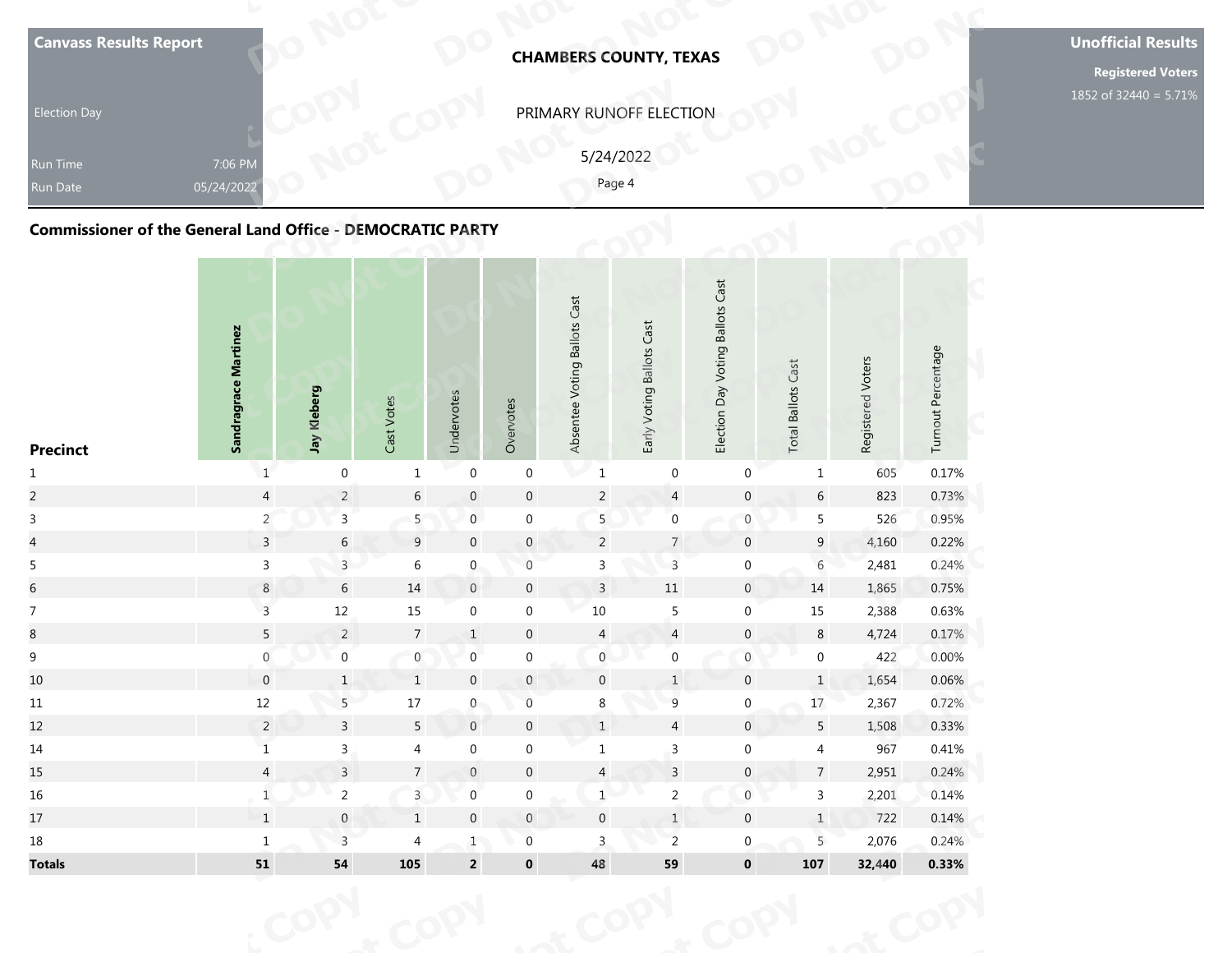| Run Time<br>Run Date<br><b>Attorney General - REPUBLICAN PARTY</b> | 7:06 PM<br>05/24/2022 |            |            |            |           |                              | 5/24/2022<br>Page 5       |                                  |                           |                   |                    |  |
|--------------------------------------------------------------------|-----------------------|------------|------------|------------|-----------|------------------------------|---------------------------|----------------------------------|---------------------------|-------------------|--------------------|--|
| <b>Precinct</b>                                                    | George P. Bush        | Ken Paxton | Cast Votes | Undervotes | Overvotes | Absentee Voting Ballots Cast | Early Voting Ballots Cast | Election Day Voting Ballots Cast | <b>Total Ballots Cast</b> | Registered Voters | Turnout Percentage |  |

| <b>Canvass Results Report</b>              |                       |            |            |                           |                  |                              | <b>CHAMBERS COUNTY, TEXAS</b> |                                  |                           |                   |                    | <b>Unoffic</b><br>Regi |
|--------------------------------------------|-----------------------|------------|------------|---------------------------|------------------|------------------------------|-------------------------------|----------------------------------|---------------------------|-------------------|--------------------|------------------------|
| <b>Election Day</b>                        |                       |            |            |                           |                  |                              | PRIMARY RUNOFF ELECTION       |                                  |                           |                   |                    | 1852 of 3              |
| Run Time<br>Run Date                       | 7:06 PM<br>05/24/2022 |            |            |                           |                  | 5/24/2022<br>Page 5          |                               |                                  |                           |                   |                    |                        |
| <b>Attorney General - REPUBLICAN PARTY</b> |                       |            |            |                           |                  |                              |                               |                                  |                           |                   |                    |                        |
| <b>Precinct</b>                            | George P. Bush        | Ken Paxton | Cast Votes | Undervotes                | Overvotes        | Absentee Voting Ballots Cast | Early Voting Ballots Cast     | Election Day Voting Ballots Cast | <b>Total Ballots Cast</b> | Registered Voters | Turnout Percentage |                        |
| $\mathbf{1}$                               | 13                    | $38\,$     | $51\,$     | $\mathbf 1$               | $\boldsymbol{0}$ | $\mathsf 3$                  | 49                            | $\boldsymbol{0}$                 | 52                        | 605               | 8.60%              |                        |
| $\overline{c}$                             | $13\,$                | 41         | 54         | $\mathbf 0$               | $\mathbf 0$      | $\overline{2}$               | 52                            | $\boldsymbol{0}$                 | $54\,$                    | 823               | 6.56%              |                        |
| $\mathsf{3}$                               | 8                     | $17\,$     | 25         | $\boldsymbol{0}$          | $\boldsymbol{0}$ | $\mathbf{1}$                 | 24                            | $\boldsymbol{0}$                 | 25                        | 526               | 4.75%              |                        |
| $\overline{4}$                             | 62                    | 199        | 261        | $\overline{2}$            | $\boldsymbol{0}$ | $10\,$                       | 253                           | $\mathbf 0$                      | 263                       | 4,160             | 6.32%              |                        |
| 5                                          | 42                    | 133        | 175        | $\pmb{0}$                 | $\boldsymbol{0}$ | $16\,$                       | 159                           | $\boldsymbol{0}$                 | 175                       | 2,481             | 7.05%              |                        |
| $\overline{6}$                             | 52                    | 88         | 140        | $\overline{7}$            | $\mathbf 0$      | $6\phantom{.}6$              | 141                           | $\overline{0}$                   | 147                       | 1,865             | 7.88%              |                        |
| $\overline{7}$                             | 23                    | $81\,$     | 104        | $\mathbf 1$               | $\boldsymbol{0}$ | $\overline{2}$               | 103                           | $\boldsymbol{0}$                 | 105                       | 2,388             | 4.40%              |                        |
| $\bf 8$                                    | 58                    | 143        | $201\,$    | $\overline{2}$            | $\boldsymbol{0}$ | $13\,$                       | 190                           | $\mathsf{O}\xspace$              | 203                       | 4,724             | 4.30%              |                        |
| $\boldsymbol{9}$                           | $10\,$                | 24         | 34         | $\ensuremath{\mathbf{1}}$ | $\boldsymbol{0}$ | $\boldsymbol{0}$             | 35                            | $\,0\,$                          | $35\,$                    | 422               | 8.29%              |                        |
| 10                                         | 26                    | 73         | 99         | $\mathbf 0$               | $\mathbf{0}$     | 8                            | 91                            | $\mathbf 0$                      | 99                        | 1,654             | 5.99%              |                        |
| 11                                         | 20                    | 102        | 122        | $\overline{0}$            | $\,0\,$          | 5                            | 117                           | $\mathbf 0$                      | 122                       | 2,367             | 5.15%              |                        |
| 12                                         | 19                    | 51         | 70         | $\overline{2}$            | $\boldsymbol{0}$ | $\overline{3}$               | 69                            | $\overline{0}$                   | 72                        | 1,508             | 4.77%              |                        |
| 14                                         | 13                    | 31         | 44         | $\boldsymbol{0}$          | $\boldsymbol{0}$ | $\mathbf{3}$                 | 41                            | $\mathbf 0$                      | 44                        | 967               | 4.55%              |                        |
| 15                                         | $17\,$                | 75         | 92         | $\mathbf 1$               | $\boldsymbol{0}$ | $\overline{2}$               | $\ensuremath{\mathsf{91}}$    | $\mathbf{0}$                     | 93                        | 2,951             | 3.15%              |                        |
| $16\,$                                     | 30 <sup>°</sup>       | 103        | 133        | $\mathbf{2}^{\circ}$      | $\boldsymbol{0}$ | $\overline{7}$               | 128                           | $\mathbf 0$                      | 135                       | 2,201             | 6.13%              |                        |
| 17                                         | $\sqrt{6}$            | 13         | 19         | $\boldsymbol{0}$          | $\mathbb O$      | $\mathbf 0$                  | $19\,$                        | $\boldsymbol{0}$                 | 19                        | 722               | 2.63%              |                        |
| $18\,$                                     | $27\,$                | 74         | $101\,$    | $\mathbf{1}$              | $\boldsymbol{0}$ | 5 <sub>1</sub>               | 97                            | $\overline{0}$                   | 102                       | 2,076             | 4.91%              |                        |
| <b>Totals</b>                              | 439                   | 1,286      | 1,725      | ${\bf 20}$                | $\pmb{0}$        | 86                           | 1,659                         | $\mathbf 0$                      | 1,745                     | 32,440            | 5.38%              |                        |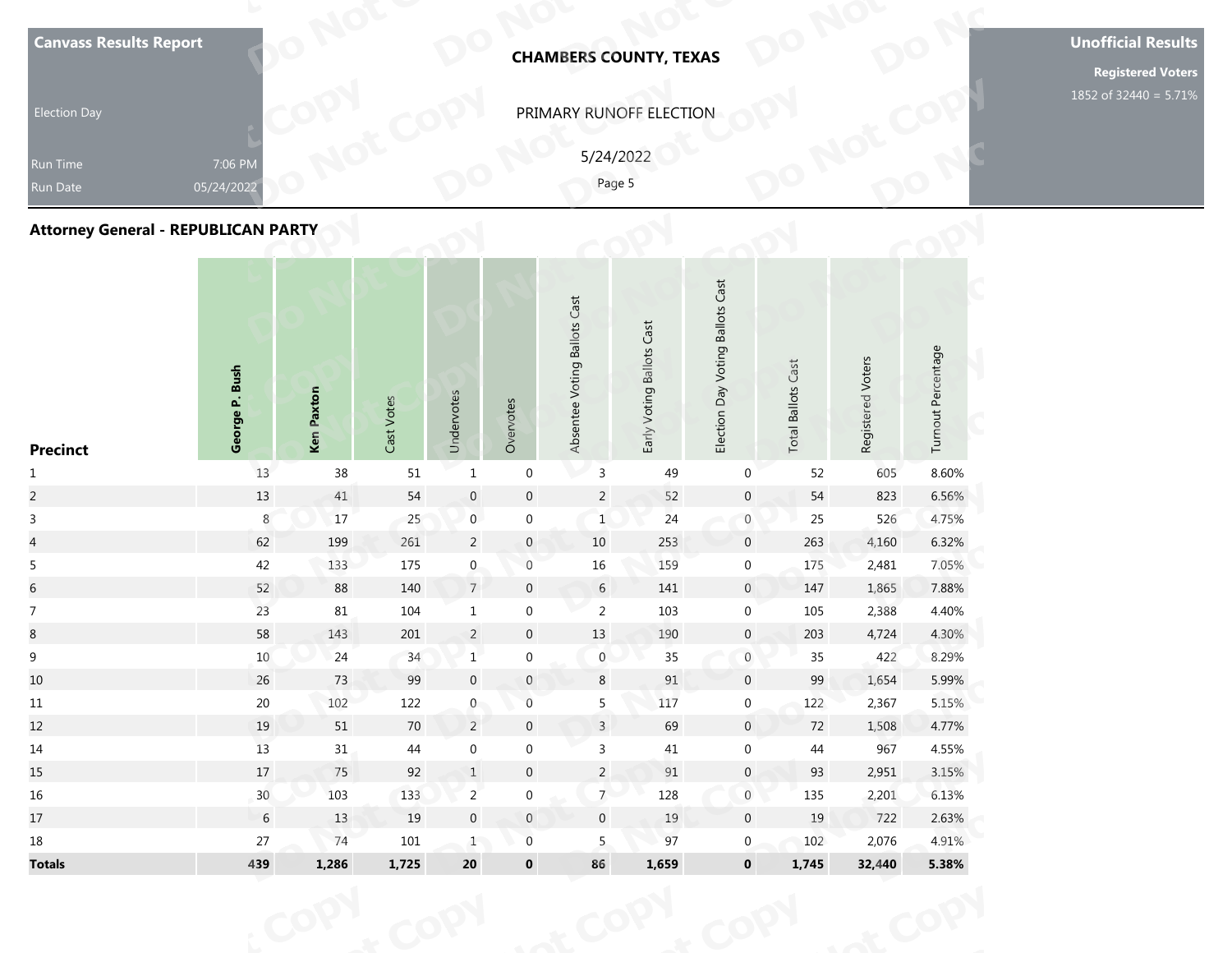| <b>Commissioner of the General Land Office - REPUBLICAN PARTY</b> |                    |                                  |               |            |           |                              | Page 6                    |                                  |                              |                   |                    |
|-------------------------------------------------------------------|--------------------|----------------------------------|---------------|------------|-----------|------------------------------|---------------------------|----------------------------------|------------------------------|-------------------|--------------------|
| <b>Precinct</b>                                                   | <b>Tim Westley</b> | <b>Buckingham</b><br><b>Dawn</b> | Votes<br>Cast | Undervotes | Overvotes | Absentee Voting Ballots Cast | Early Voting Ballots Cast | Election Day Voting Ballots Cast | Cast<br><b>Total Ballots</b> | Registered Voters | Turnout Percentage |

| <b>Canvass Results Report</b>                                     |                       |                 |                            |                  |                  |                              | <b>CHAMBERS COUNTY, TEXAS</b> |                                  |                           |                   |                    | <b>Unoffio</b><br>Regi |
|-------------------------------------------------------------------|-----------------------|-----------------|----------------------------|------------------|------------------|------------------------------|-------------------------------|----------------------------------|---------------------------|-------------------|--------------------|------------------------|
| <b>Election Day</b>                                               |                       |                 |                            |                  |                  |                              | PRIMARY RUNOFF ELECTION       |                                  |                           |                   |                    | 1852 of 3              |
| Run Time<br>Run Date                                              | 7:06 PM<br>05/24/2022 |                 |                            |                  |                  | 5/24/2022<br>Page 6          |                               |                                  |                           |                   |                    |                        |
| <b>Commissioner of the General Land Office - REPUBLICAN PARTY</b> |                       |                 |                            |                  |                  |                              |                               |                                  |                           |                   |                    |                        |
| <b>Precinct</b>                                                   | <b>Tim Westley</b>    | Dawn Buckingham | Cast Votes                 | Undervotes       | Overvotes        | Absentee Voting Ballots Cast | Early Voting Ballots Cast     | Election Day Voting Ballots Cast | <b>Total Ballots Cast</b> | Registered Voters | Turnout Percentage |                        |
| $\mathbf{1}$                                                      | 18                    | 28              | 46                         | $\,$ 6 $\,$      | $\boldsymbol{0}$ | $\mathsf{3}$                 | 49                            | 0                                | 52                        | 605               | 8.60%              |                        |
| $\overline{c}$                                                    | $16\,$                | 33              | 49                         | $\sqrt{5}$       | $\boldsymbol{0}$ | $\overline{2}$               | 52                            | $\mathsf{O}\xspace$              | 54                        | 823               | 6.56%              |                        |
| $\mathbf{3}$                                                      | 4                     | 19              | 23                         | $\overline{2}$   | $\boldsymbol{0}$ | $\mathbf{1}$                 | 24                            | $\boldsymbol{0}$                 | 25                        | 526               | 4.75%              |                        |
| $\overline{\mathcal{L}}$                                          | 66                    | 174             | 240                        | $23\,$           | $\boldsymbol{0}$ | 10                           | 253                           | $\mathbf 0$                      | 263                       | 4,160             | 6.32%              |                        |
| $\sqrt{5}$                                                        | $48\,$                | 118             | 166                        | $\boldsymbol{9}$ | $\boldsymbol{0}$ | $16\,$                       | 159                           | $\boldsymbol{0}$                 | 175                       | 2,481             | 7.05%              |                        |
| $\sqrt{6}$                                                        | 38                    | 80              | 118                        | 29               | $\pmb{0}$        | $6\,$                        | 141                           | $\overline{0}$                   | 147                       | 1,865             | 7.88%              |                        |
| $\overline{7}$                                                    | 30 <sup>°</sup>       | 71              | 101                        | $\sqrt{4}$       | $\boldsymbol{0}$ | $\overline{2}$               | 103                           | $\boldsymbol{0}$                 | 105                       | 2,388             | 4.40%              |                        |
| $\,8\,$                                                           | 71                    | 114             | 185                        | $18\,$           | $\boldsymbol{0}$ | 13                           | 190                           | $\mathsf{O}\xspace$              | 203                       | 4,724             | 4.30%              |                        |
| $\boldsymbol{9}$                                                  | 23                    | $12$            | 35                         | $\,0\,$          | $\boldsymbol{0}$ | $\boldsymbol{0}$             | $35\,$                        | $\boldsymbol{0}$                 | 35                        | 422               | 8.29%              |                        |
| 10                                                                | 32                    | 58              | 90                         | 9                | $\mathbf{0}$     | 8                            | 91                            | $\overline{0}$                   | 99                        | 1,654             | 5.99%              |                        |
| $11\,$                                                            | 29                    | 92              | 121                        | $\mathbf{1}$     | $\,0\,$          | 5                            | 117                           | $\overline{0}$                   | 122                       | 2,367             | 5.15%              |                        |
| 12                                                                | 27                    | 42              | 69                         | $\overline{3}$   | $\pmb{0}$        | $\overline{3}$               | 69                            | $\overline{0}$                   | 72                        | 1,508             | 4.77%              |                        |
| 14                                                                | $11\,$                | 29              | 40                         | $\overline{4}$   | $\boldsymbol{0}$ | $\mathsf{3}$                 | 41                            | $\mathbf 0$                      | 44                        | 967               | 4.55%              |                        |
| 15                                                                | 28                    | 63              | $\ensuremath{\mathsf{91}}$ | $\overline{2}$   | $\pmb{0}$        | $\overline{2}$               | $91\,$                        | $\overline{0}$                   | 93                        | 2,951             | 3.15%              |                        |
| 16                                                                | 47                    | 78              | 125                        | $10\,$           | $\boldsymbol{0}$ | 7 <sup>7</sup>               | 128                           | $\mathbf 0$                      | 135                       | 2,201             | 6.13%              |                        |
| 17                                                                | $\bf 8$               | $10$            | 18                         | $\mathbf{1}$     | $\mathbf 0$      | $\boldsymbol{0}$             | $19\,$                        | $\mathbf 0$                      | 19                        | 722               | 2.63%              |                        |
| 18                                                                | 33                    | 60              | 93                         | $\overline{9}$   | $\boldsymbol{0}$ | 5                            | 97                            | $\overline{0}$                   | 102                       | 2,076             | 4.91%              |                        |
| <b>Totals</b>                                                     | 529                   | 1,081           | 1,610                      | 135              | $\mathbf 0$      | 86                           | 1,659                         | $\mathbf 0$                      | 1,745                     | 32,440            | 5.38%              |                        |
|                                                                   |                       |                 |                            |                  |                  |                              |                               |                                  |                           |                   |                    |                        |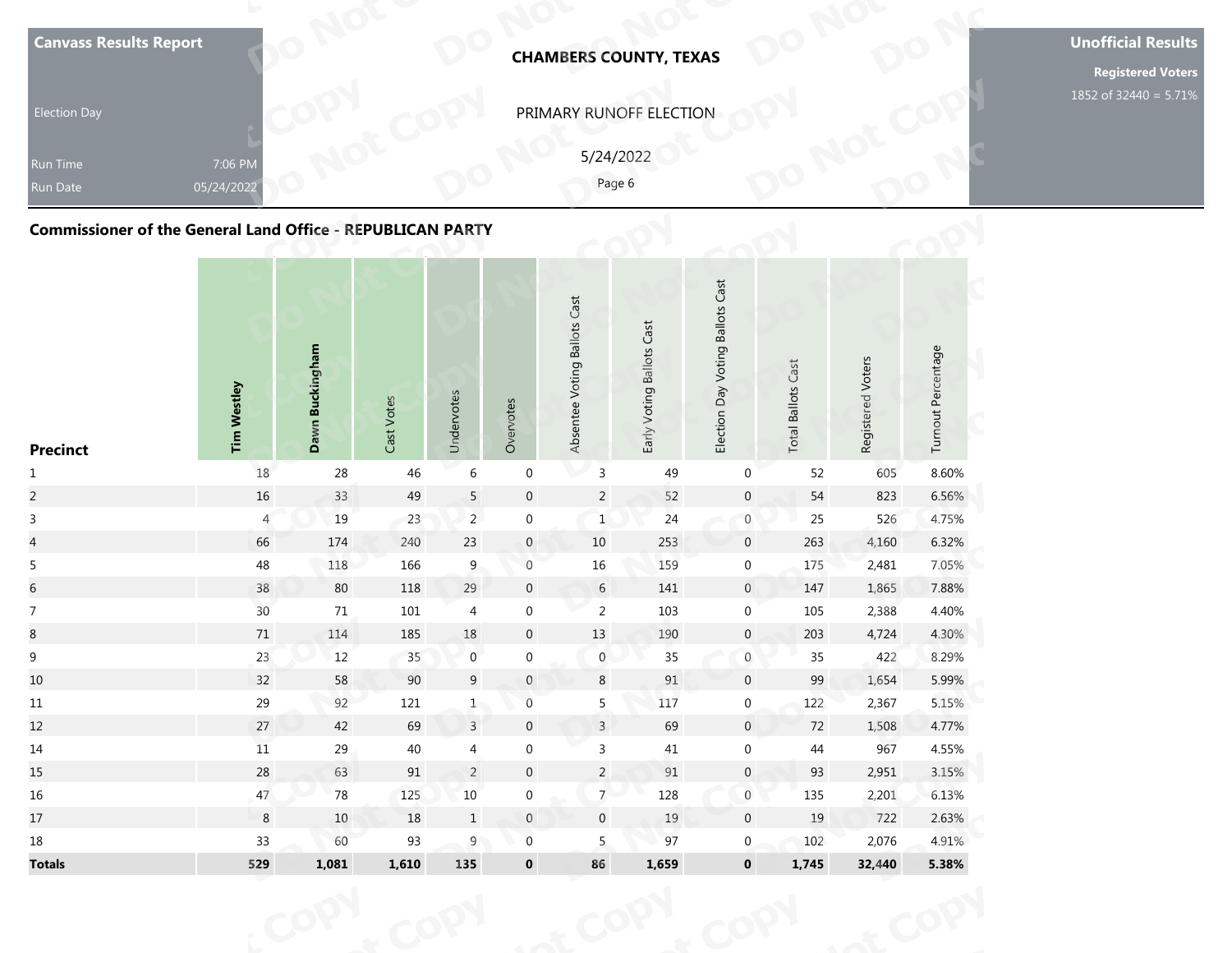|                    |  |  |  |  |  |  |  |  |  |  |  |  |  |  | <b>Unofficial Results</b><br><b>Registered Voters</b><br>1852 of 32440 = 5.71% |  |  |  |  |  |  |  |  |  |  |  |  |  |  |  |  |  |  |  |  |  |  |  |  |  |  |  |  |                                                |  |  |  |                                  |  |  |                           |                                                                                 |
|--------------------|--|--|--|--|--|--|--|--|--|--|--|--|--|--|--------------------------------------------------------------------------------|--|--|--|--|--|--|--|--|--|--|--|--|--|--|--|--|--|--|--|--|--|--|--|--|--|--|--|--|------------------------------------------------|--|--|--|----------------------------------|--|--|---------------------------|---------------------------------------------------------------------------------|
|                    |  |  |  |  |  |  |  |  |  |  |  |  |  |  |                                                                                |  |  |  |  |  |  |  |  |  |  |  |  |  |  |  |  |  |  |  |  |  |  |  |  |  |  |  |  | Registered Voters<br><b>Total Ballots Cast</b> |  |  |  | Election Day Voting Ballots Cast |  |  | Early Voting Ballots Cast | <b>CHAMBERS COUNTY, TEXAS</b><br>PRIMARY RUNOFF ELECTION<br>5/24/2022<br>Page 7 |
|                    |  |  |  |  |  |  |  |  |  |  |  |  |  |  |                                                                                |  |  |  |  |  |  |  |  |  |  |  |  |  |  |  |  |  |  |  |  |  |  |  |  |  |  |  |  |                                                |  |  |  |                                  |  |  |                           |                                                                                 |
|                    |  |  |  |  |  |  |  |  |  |  |  |  |  |  |                                                                                |  |  |  |  |  |  |  |  |  |  |  |  |  |  |  |  |  |  |  |  |  |  |  |  |  |  |  |  |                                                |  |  |  |                                  |  |  |                           |                                                                                 |
|                    |  |  |  |  |  |  |  |  |  |  |  |  |  |  |                                                                                |  |  |  |  |  |  |  |  |  |  |  |  |  |  |  |  |  |  |  |  |  |  |  |  |  |  |  |  |                                                |  |  |  |                                  |  |  |                           |                                                                                 |
|                    |  |  |  |  |  |  |  |  |  |  |  |  |  |  |                                                                                |  |  |  |  |  |  |  |  |  |  |  |  |  |  |  |  |  |  |  |  |  |  |  |  |  |  |  |  |                                                |  |  |  |                                  |  |  |                           |                                                                                 |
|                    |  |  |  |  |  |  |  |  |  |  |  |  |  |  |                                                                                |  |  |  |  |  |  |  |  |  |  |  |  |  |  |  |  |  |  |  |  |  |  |  |  |  |  |  |  |                                                |  |  |  |                                  |  |  |                           |                                                                                 |
|                    |  |  |  |  |  |  |  |  |  |  |  |  |  |  |                                                                                |  |  |  |  |  |  |  |  |  |  |  |  |  |  |  |  |  |  |  |  |  |  |  |  |  |  |  |  |                                                |  |  |  |                                  |  |  |                           |                                                                                 |
|                    |  |  |  |  |  |  |  |  |  |  |  |  |  |  |                                                                                |  |  |  |  |  |  |  |  |  |  |  |  |  |  |  |  |  |  |  |  |  |  |  |  |  |  |  |  |                                                |  |  |  |                                  |  |  |                           |                                                                                 |
|                    |  |  |  |  |  |  |  |  |  |  |  |  |  |  |                                                                                |  |  |  |  |  |  |  |  |  |  |  |  |  |  |  |  |  |  |  |  |  |  |  |  |  |  |  |  |                                                |  |  |  |                                  |  |  |                           |                                                                                 |
|                    |  |  |  |  |  |  |  |  |  |  |  |  |  |  |                                                                                |  |  |  |  |  |  |  |  |  |  |  |  |  |  |  |  |  |  |  |  |  |  |  |  |  |  |  |  |                                                |  |  |  |                                  |  |  |                           |                                                                                 |
|                    |  |  |  |  |  |  |  |  |  |  |  |  |  |  |                                                                                |  |  |  |  |  |  |  |  |  |  |  |  |  |  |  |  |  |  |  |  |  |  |  |  |  |  |  |  |                                                |  |  |  |                                  |  |  |                           |                                                                                 |
|                    |  |  |  |  |  |  |  |  |  |  |  |  |  |  |                                                                                |  |  |  |  |  |  |  |  |  |  |  |  |  |  |  |  |  |  |  |  |  |  |  |  |  |  |  |  |                                                |  |  |  |                                  |  |  |                           |                                                                                 |
|                    |  |  |  |  |  |  |  |  |  |  |  |  |  |  |                                                                                |  |  |  |  |  |  |  |  |  |  |  |  |  |  |  |  |  |  |  |  |  |  |  |  |  |  |  |  |                                                |  |  |  |                                  |  |  |                           |                                                                                 |
|                    |  |  |  |  |  |  |  |  |  |  |  |  |  |  |                                                                                |  |  |  |  |  |  |  |  |  |  |  |  |  |  |  |  |  |  |  |  |  |  |  |  |  |  |  |  |                                                |  |  |  |                                  |  |  |                           |                                                                                 |
|                    |  |  |  |  |  |  |  |  |  |  |  |  |  |  |                                                                                |  |  |  |  |  |  |  |  |  |  |  |  |  |  |  |  |  |  |  |  |  |  |  |  |  |  |  |  |                                                |  |  |  |                                  |  |  |                           |                                                                                 |
|                    |  |  |  |  |  |  |  |  |  |  |  |  |  |  |                                                                                |  |  |  |  |  |  |  |  |  |  |  |  |  |  |  |  |  |  |  |  |  |  |  |  |  |  |  |  |                                                |  |  |  |                                  |  |  |                           |                                                                                 |
|                    |  |  |  |  |  |  |  |  |  |  |  |  |  |  |                                                                                |  |  |  |  |  |  |  |  |  |  |  |  |  |  |  |  |  |  |  |  |  |  |  |  |  |  |  |  |                                                |  |  |  |                                  |  |  |                           |                                                                                 |
|                    |  |  |  |  |  |  |  |  |  |  |  |  |  |  |                                                                                |  |  |  |  |  |  |  |  |  |  |  |  |  |  |  |  |  |  |  |  |  |  |  |  |  |  |  |  |                                                |  |  |  |                                  |  |  |                           |                                                                                 |
| Turnout Percentage |  |  |  |  |  |  |  |  |  |  |  |  |  |  |                                                                                |  |  |  |  |  |  |  |  |  |  |  |  |  |  |  |  |  |  |  |  |  |  |  |  |  |  |  |  |                                                |  |  |  |                                  |  |  |                           |                                                                                 |
|                    |  |  |  |  |  |  |  |  |  |  |  |  |  |  |                                                                                |  |  |  |  |  |  |  |  |  |  |  |  |  |  |  |  |  |  |  |  |  |  |  |  |  |  |  |  |                                                |  |  |  |                                  |  |  |                           |                                                                                 |
|                    |  |  |  |  |  |  |  |  |  |  |  |  |  |  |                                                                                |  |  |  |  |  |  |  |  |  |  |  |  |  |  |  |  |  |  |  |  |  |  |  |  |  |  |  |  |                                                |  |  |  |                                  |  |  |                           |                                                                                 |
|                    |  |  |  |  |  |  |  |  |  |  |  |  |  |  |                                                                                |  |  |  |  |  |  |  |  |  |  |  |  |  |  |  |  |  |  |  |  |  |  |  |  |  |  |  |  |                                                |  |  |  |                                  |  |  |                           |                                                                                 |
|                    |  |  |  |  |  |  |  |  |  |  |  |  |  |  |                                                                                |  |  |  |  |  |  |  |  |  |  |  |  |  |  |  |  |  |  |  |  |  |  |  |  |  |  |  |  |                                                |  |  |  |                                  |  |  |                           |                                                                                 |
|                    |  |  |  |  |  |  |  |  |  |  |  |  |  |  |                                                                                |  |  |  |  |  |  |  |  |  |  |  |  |  |  |  |  |  |  |  |  |  |  |  |  |  |  |  |  |                                                |  |  |  |                                  |  |  |                           |                                                                                 |
|                    |  |  |  |  |  |  |  |  |  |  |  |  |  |  |                                                                                |  |  |  |  |  |  |  |  |  |  |  |  |  |  |  |  |  |  |  |  |  |  |  |  |  |  |  |  |                                                |  |  |  |                                  |  |  |                           |                                                                                 |
|                    |  |  |  |  |  |  |  |  |  |  |  |  |  |  |                                                                                |  |  |  |  |  |  |  |  |  |  |  |  |  |  |  |  |  |  |  |  |  |  |  |  |  |  |  |  |                                                |  |  |  |                                  |  |  |                           |                                                                                 |
|                    |  |  |  |  |  |  |  |  |  |  |  |  |  |  |                                                                                |  |  |  |  |  |  |  |  |  |  |  |  |  |  |  |  |  |  |  |  |  |  |  |  |  |  |  |  |                                                |  |  |  |                                  |  |  |                           |                                                                                 |
|                    |  |  |  |  |  |  |  |  |  |  |  |  |  |  |                                                                                |  |  |  |  |  |  |  |  |  |  |  |  |  |  |  |  |  |  |  |  |  |  |  |  |  |  |  |  |                                                |  |  |  |                                  |  |  |                           |                                                                                 |
|                    |  |  |  |  |  |  |  |  |  |  |  |  |  |  |                                                                                |  |  |  |  |  |  |  |  |  |  |  |  |  |  |  |  |  |  |  |  |  |  |  |  |  |  |  |  |                                                |  |  |  |                                  |  |  |                           |                                                                                 |
|                    |  |  |  |  |  |  |  |  |  |  |  |  |  |  |                                                                                |  |  |  |  |  |  |  |  |  |  |  |  |  |  |  |  |  |  |  |  |  |  |  |  |  |  |  |  |                                                |  |  |  |                                  |  |  |                           |                                                                                 |
|                    |  |  |  |  |  |  |  |  |  |  |  |  |  |  |                                                                                |  |  |  |  |  |  |  |  |  |  |  |  |  |  |  |  |  |  |  |  |  |  |  |  |  |  |  |  |                                                |  |  |  |                                  |  |  |                           |                                                                                 |
|                    |  |  |  |  |  |  |  |  |  |  |  |  |  |  |                                                                                |  |  |  |  |  |  |  |  |  |  |  |  |  |  |  |  |  |  |  |  |  |  |  |  |  |  |  |  |                                                |  |  |  |                                  |  |  |                           |                                                                                 |
|                    |  |  |  |  |  |  |  |  |  |  |  |  |  |  |                                                                                |  |  |  |  |  |  |  |  |  |  |  |  |  |  |  |  |  |  |  |  |  |  |  |  |  |  |  |  |                                                |  |  |  |                                  |  |  |                           |                                                                                 |
|                    |  |  |  |  |  |  |  |  |  |  |  |  |  |  |                                                                                |  |  |  |  |  |  |  |  |  |  |  |  |  |  |  |  |  |  |  |  |  |  |  |  |  |  |  |  |                                                |  |  |  |                                  |  |  |                           |                                                                                 |
|                    |  |  |  |  |  |  |  |  |  |  |  |  |  |  |                                                                                |  |  |  |  |  |  |  |  |  |  |  |  |  |  |  |  |  |  |  |  |  |  |  |  |  |  |  |  |                                                |  |  |  |                                  |  |  |                           |                                                                                 |
|                    |  |  |  |  |  |  |  |  |  |  |  |  |  |  |                                                                                |  |  |  |  |  |  |  |  |  |  |  |  |  |  |  |  |  |  |  |  |  |  |  |  |  |  |  |  |                                                |  |  |  |                                  |  |  |                           |                                                                                 |
|                    |  |  |  |  |  |  |  |  |  |  |  |  |  |  |                                                                                |  |  |  |  |  |  |  |  |  |  |  |  |  |  |  |  |  |  |  |  |  |  |  |  |  |  |  |  |                                                |  |  |  |                                  |  |  |                           |                                                                                 |
|                    |  |  |  |  |  |  |  |  |  |  |  |  |  |  |                                                                                |  |  |  |  |  |  |  |  |  |  |  |  |  |  |  |  |  |  |  |  |  |  |  |  |  |  |  |  |                                                |  |  |  |                                  |  |  |                           |                                                                                 |
|                    |  |  |  |  |  |  |  |  |  |  |  |  |  |  |                                                                                |  |  |  |  |  |  |  |  |  |  |  |  |  |  |  |  |  |  |  |  |  |  |  |  |  |  |  |  |                                                |  |  |  |                                  |  |  |                           |                                                                                 |
|                    |  |  |  |  |  |  |  |  |  |  |  |  |  |  |                                                                                |  |  |  |  |  |  |  |  |  |  |  |  |  |  |  |  |  |  |  |  |  |  |  |  |  |  |  |  |                                                |  |  |  |                                  |  |  |                           |                                                                                 |
|                    |  |  |  |  |  |  |  |  |  |  |  |  |  |  |                                                                                |  |  |  |  |  |  |  |  |  |  |  |  |  |  |  |  |  |  |  |  |  |  |  |  |  |  |  |  |                                                |  |  |  |                                  |  |  |                           |                                                                                 |
|                    |  |  |  |  |  |  |  |  |  |  |  |  |  |  |                                                                                |  |  |  |  |  |  |  |  |  |  |  |  |  |  |  |  |  |  |  |  |  |  |  |  |  |  |  |  |                                                |  |  |  |                                  |  |  |                           |                                                                                 |

| <b>Canvass Results Report</b>                   |                       |                |            |                           |                  |                              | <b>CHAMBERS COUNTY, TEXAS</b> |                                  |                           |                   |                    | <b>Unoffio</b><br>Regi |
|-------------------------------------------------|-----------------------|----------------|------------|---------------------------|------------------|------------------------------|-------------------------------|----------------------------------|---------------------------|-------------------|--------------------|------------------------|
| <b>Election Day</b>                             |                       |                |            |                           |                  |                              | PRIMARY RUNOFF ELECTION       |                                  |                           |                   |                    | 1852 of 3              |
| <b>Run Time</b><br>Run Date                     | 7:06 PM<br>05/24/2022 |                |            |                           |                  | 5/24/2022<br>Page 7          |                               |                                  |                           |                   |                    |                        |
| <b>Railroad Commissioner - REPUBLICAN PARTY</b> |                       |                |            |                           |                  |                              |                               |                                  |                           |                   |                    |                        |
| <b>Precinct</b>                                 | Wayne Christian       | Sarah Stogner  | Cast Votes | Undervotes                | Overvotes        | Absentee Voting Ballots Cast | Early Voting Ballots Cast     | Election Day Voting Ballots Cast | <b>Total Ballots Cast</b> | Registered Voters | Turnout Percentage |                        |
| $\mathbf{1}$                                    | 35                    | 11             | 46         | $\,$ 6 $\,$               | $\boldsymbol{0}$ | $\mathsf{3}$                 | 49                            | $\boldsymbol{0}$                 | 52                        | 605               | 8.60%              |                        |
| $\overline{c}$                                  | 36                    | 16             | 52         | $\overline{2}$            | $\boldsymbol{0}$ | $\overline{2}$               | 52                            | $\mathbf 0$                      | 54                        | 823               | 6.56%              |                        |
| $\mathbf{3}$                                    | 18                    | $\sqrt{6}$     | 24         | $\vert$ 1                 | $\boldsymbol{0}$ | $\overline{1}$               | 24                            | $\boldsymbol{0}$                 | 25                        | 526               | 4.75%              |                        |
| $\overline{4}$                                  | 189                   | 56             | 245        | $18\,$                    | $\boldsymbol{0}$ | 10                           | 253                           | $\mathbf 0$                      | 263                       | 4,160             | 6.32%              |                        |
| 5                                               | 122                   | $46\,$         | 168        | $7\phantom{.0}$           | $\boldsymbol{0}$ | $16\,$                       | 159                           | $\boldsymbol{0}$                 | 175                       | 2,481             | 7.05%              |                        |
| $\,$ 6 $\,$                                     | 85                    | 42             | 127        | $20\,$                    | $\mathbf 0$      | $6\phantom{.}6$              | 141                           | $\overline{0}$                   | 147                       | 1,865             | 7.88%              |                        |
| $\boldsymbol{7}$                                | 91                    | 13             | 104        | $\mathbf{1}$              | $\boldsymbol{0}$ | $\overline{2}$               | 103                           | $\boldsymbol{0}$                 | 105                       | 2,388             | 4.40%              |                        |
| $8\,$                                           | $141\,$               | 44             | 185        | $18\,$                    | $\boldsymbol{0}$ | $13\,$                       | 190                           | $\boldsymbol{0}$                 | 203                       | 4,724             | 4.30%              |                        |
| $\mathsf 9$                                     | 32                    | $\sqrt{2}$     | 34         | $\mathbf{1}$              | $\boldsymbol{0}$ | $\boldsymbol{0}$             | $35\,$                        | $\boldsymbol{0}$                 | $35\,$                    | 422               | 8.29%              |                        |
| 10                                              | 74                    | 20             | 94         | 5                         | $\mathbf{0}$     | 8                            | 91                            | $\mathbf 0$                      | 99                        | 1,654             | 5.99%              |                        |
| $11\,$                                          | 93                    | 27             | 120        | $2\overline{ }$           | $\boldsymbol{0}$ | 5                            | 117                           | $\mathbf 0$                      | 122                       | 2,367             | 5.15%              |                        |
| 12                                              | 58                    | $12$           | 70         | $\overline{2}$            | $\pmb{0}$        | $\overline{3}$               | 69                            | $\overline{0}$                   | 72                        | 1,508             | 4.77%              |                        |
| 14                                              | 27                    | 13             | 40         | $\overline{4}$            | $\boldsymbol{0}$ | $\mathsf{3}$                 | 41                            | $\mathsf{O}\xspace$              | $44$                      | 967               | 4.55%              |                        |
| 15                                              | 74                    | 18             | 92         | $\mathbf 1$               | $\pmb{0}$        | $\overline{2}$               | $91\,$                        | $\mathsf{O}\xspace$              | 93                        | 2,951             | 3.15%              |                        |
| 16                                              | 98                    | 29             | 127        | $\bf 8$                   | $\pmb{0}$        | $\overline{7}$               | 128                           | $\mathbf 0$                      | 135                       | 2,201             | 6.13%              |                        |
| 17                                              | 11                    | $\overline{7}$ | 18         | $\ensuremath{\mathsf{1}}$ | $\mathbf 0$      | $\mathbf 0$                  | $19\,$                        | $\mathbf 0$                      | 19                        | 722               | 2.63%              |                        |
| 18                                              | 72                    | 24             | 96         | $\sqrt{6}$                | $\boldsymbol{0}$ | 5                            | 97                            | $\overline{0}$                   | 102                       | 2,076             | 4.91%              |                        |
| <b>Totals</b>                                   | 1,256                 | 386            | 1,642      | 103                       | $\mathbf 0$      | 86                           | 1,659                         | $\mathbf 0$                      | 1,745                     | 32,440            | 5.38%              |                        |
|                                                 |                       |                |            |                           |                  |                              |                               |                                  |                           |                   |                    |                        |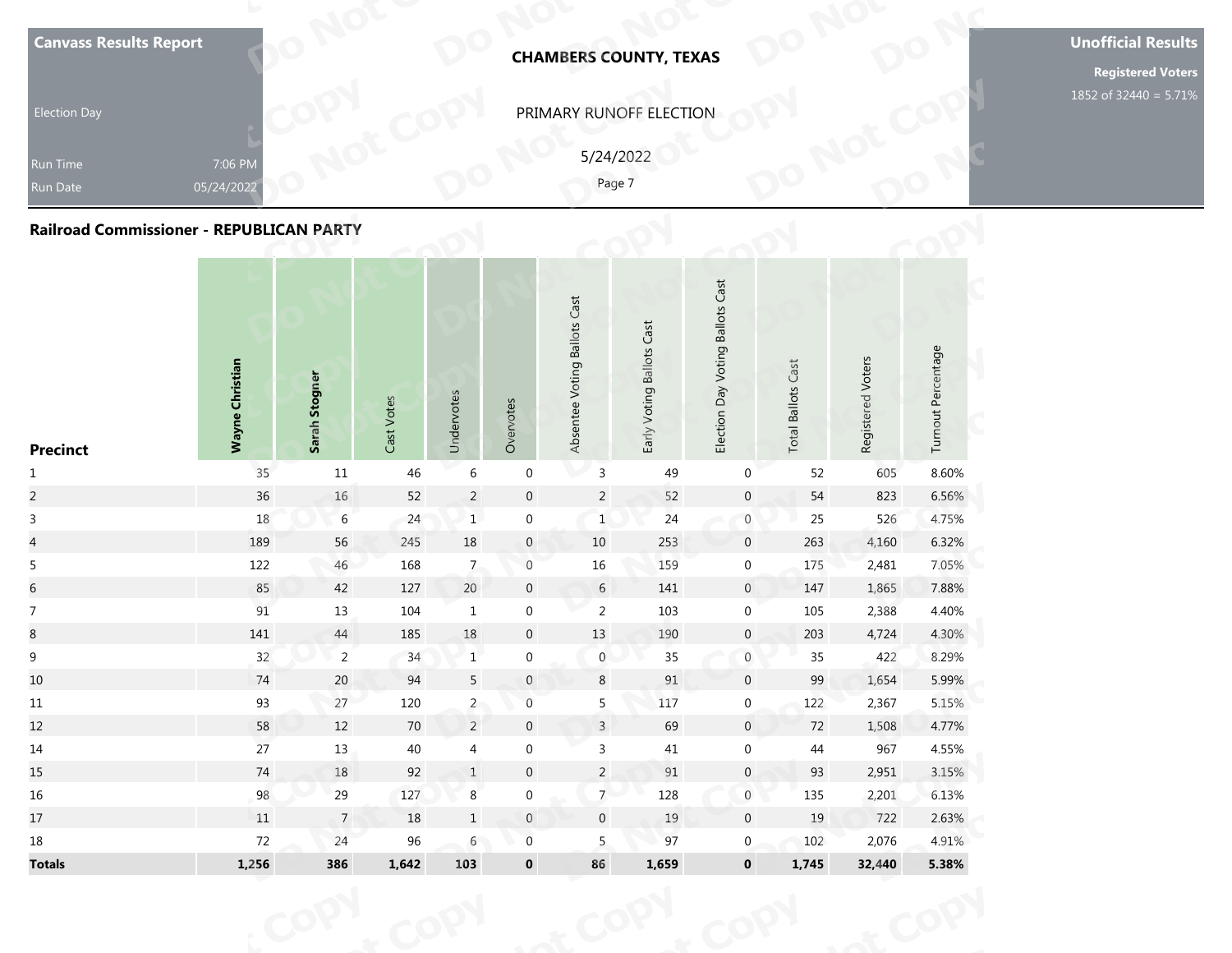| Run Date<br>State Representative, District No. 23 - REPUBLICAN PARTY | 05/24/2022       |                |            |            |           |                              | 5/24/2022<br>Page 8       |                                  |                           |                   |                    |
|----------------------------------------------------------------------|------------------|----------------|------------|------------|-----------|------------------------------|---------------------------|----------------------------------|---------------------------|-------------------|--------------------|
| <b>Precinct</b>                                                      | Terri Leo-Wilson | Patrick Gurski | Cast Votes | Undervotes | Overvotes | Absentee Voting Ballots Cast | Early Voting Ballots Cast | Election Day Voting Ballots Cast | <b>Total Ballots Cast</b> | Registered Voters | Turnout Percentage |

# **State Representative, District No. 23 - REPUBLICAN PARTY**

| <b>Canvass Results Report</b>                            |                       |                |            |                  |                  |                              | <b>CHAMBERS COUNTY, TEXAS</b> |                                  |                           |                   |                    | <b>Unoffic</b> |
|----------------------------------------------------------|-----------------------|----------------|------------|------------------|------------------|------------------------------|-------------------------------|----------------------------------|---------------------------|-------------------|--------------------|----------------|
| <b>Election Day</b>                                      |                       |                |            |                  |                  |                              | PRIMARY RUNOFF ELECTION       |                                  |                           |                   |                    | 1852 of 3      |
| Run Time<br>Run Date                                     | 7:06 PM<br>05/24/2022 |                |            |                  |                  | 5/24/2022<br>Page 8          |                               |                                  |                           |                   |                    |                |
| State Representative, District No. 23 - REPUBLICAN PARTY |                       |                |            |                  |                  |                              |                               |                                  |                           |                   |                    |                |
| <b>Precinct</b>                                          | Terri Leo-Wilson      | Patrick Gurski | Cast Votes | Undervotes       | Overvotes        | Absentee Voting Ballots Cast | Early Voting Ballots Cast     | Election Day Voting Ballots Cast | <b>Total Ballots Cast</b> | Registered Voters | Turnout Percentage |                |
| $1\,$                                                    | 35                    | 17             | 52         | $\boldsymbol{0}$ | $\boldsymbol{0}$ | $\mathsf{3}$                 | 49                            | 0                                | 52                        | 605               | 8.60%              |                |
| $\overline{a}$                                           | $46\,$                | $\overline{7}$ | 53         | $\mathbf{1}$     | $\boldsymbol{0}$ | $\overline{c}$               | 52                            | $\mathbf 0$                      | 54                        | 823               | 6.56%              |                |
| $\mathbf{3}$                                             | $18\,$                | $\overline{7}$ | 25         | $\boldsymbol{0}$ | $\boldsymbol{0}$ | $\mathbf{1}$                 | 24                            | $\boldsymbol{0}$                 | 25                        | 526               | 4.75%              |                |
| $\overline{4}$                                           | 135                   | 126            | 261        | $\overline{2}$   | $\pmb{0}$        | 10                           | 253                           | $\mathbf 0$                      | 263                       | 4,160             | 6.32%              |                |
| $5\phantom{a}$                                           | 100                   | 74             | 174        | $\mathbf{1}$     | $\boldsymbol{0}$ | $16\,$                       | 159                           | $\boldsymbol{0}$                 | 175                       | 2,481             | 7.05%              |                |
| $\sqrt{6}$                                               | 91                    | 53             | 144        | $\overline{3}$   | $\pmb{0}$        | $6\phantom{.}6$              | 141                           | $\overline{0}$                   | 147                       | 1,865             | 7.88%              |                |
| $\overline{7}$                                           | 60                    | 45             | 105        | $\boldsymbol{0}$ | $\boldsymbol{0}$ | $\overline{2}$               | 103                           | $\boldsymbol{0}$                 | 105                       | 2,388             | 4.40%              |                |
| $\,8\,$                                                  | 88                    | $111\,$        | 199        | $\overline{4}$   | $\pmb{0}$        | $13\,$                       | 190                           | $\mathsf{O}\xspace$              | 203                       | 4,724             | 4.30%              |                |
| $\boldsymbol{9}$                                         | 28                    | $\,6\,$        | 34         | $\,1$            | $\boldsymbol{0}$ | $\boldsymbol{0}$             | $35\,$                        | $\boldsymbol{0}$                 | $35\,$                    | 422               | 8.29%              |                |
| 10                                                       | 50                    | 48             | 98         | $\mathbf{1}$     | $\mathbf{0}$     | 8                            | 91                            | $\overline{0}$                   | 99                        | 1,654             | 5.99%              |                |
| $11\,$                                                   | 90                    | 32             | 122        | $\overline{0}$   | $\,0\,$          | $5\phantom{.0}$              | 117                           | $\overline{0}$                   | 122                       | 2,367             | 5.15%              |                |
| 12                                                       | 47                    | 25             | 72         | $\,$ 0 $\,$      | $\pmb{0}$        | $\overline{3}$               | 69                            | $\overline{0}$                   | 72                        | 1,508             | 4.77%              |                |
| 14                                                       | 31                    | 13             | 44         | $\boldsymbol{0}$ | $\boldsymbol{0}$ | $\mathsf{3}$                 | 41                            | $\boldsymbol{0}$                 | 44                        | 967               | 4.55%              |                |
| 15                                                       | 53                    | 39             | 92         | $\mathbf{1}$     | $\pmb{0}$        | $\overline{2}$               | $91\,$                        | $\overline{0}$                   | 93                        | 2,951             | 3.15%              |                |
| 16                                                       | 81                    | 54             | 135        | $\mathbf 0$      | $\boldsymbol{0}$ | 7 <sup>2</sup>               | 128                           | $\mathbf 0$                      | 135                       | 2,201             | 6.13%              |                |
| 17                                                       | $\boldsymbol{9}$      | 9              | 18         | $1\,$            | $\mathbf 0$      | $\pmb{0}$                    | $19\,$                        | $\mathbf 0$                      | 19                        | 722               | 2.63%              |                |
| 18                                                       | 51                    | $51\,$         | 102        | $\overline{0}$   | $\boldsymbol{0}$ | 5                            | 97                            | $\overline{0}$                   | 102                       | 2,076             | 4.91%              |                |
| <b>Totals</b>                                            | 1,013                 | 717            | 1,730      | ${\bf 15}$       | $\mathbf 0$      | 86                           | 1,659                         | $\mathbf 0$                      | 1,745                     | 32,440            | 5.38%              |                |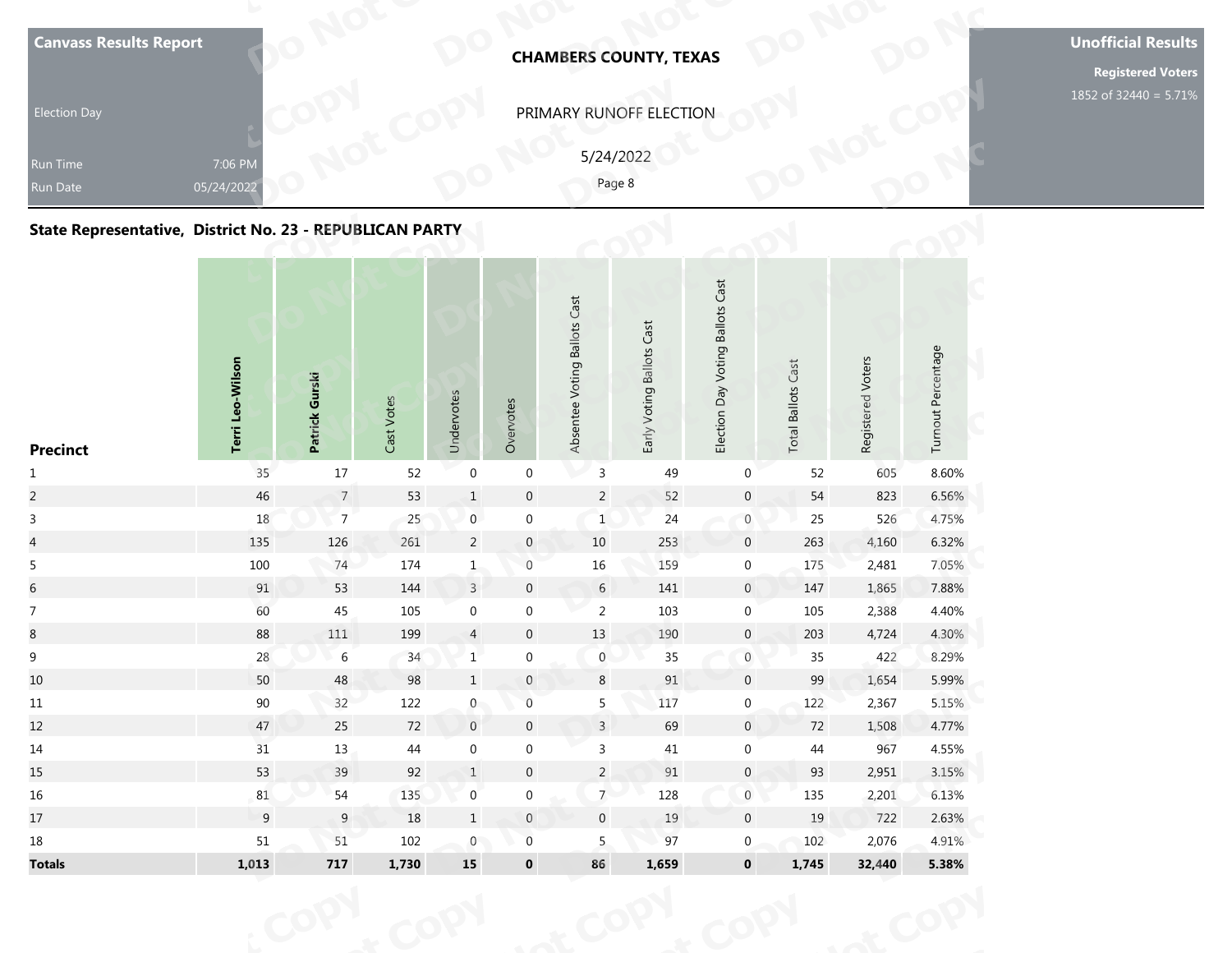| <b>Election Day</b><br>Run Time<br>Run Date          | 7:06 PM<br>05/24/2022 |                       |  |                              | <b>CHAMBERS COUNTY, TEXAS</b><br>PRIMARY RUNOFF ELECTION<br>5/24/2022<br>Page 9 |                                  |                           |                   |                    | <b>Registered Voters</b><br>1852 of 32440 = 5.71% |
|------------------------------------------------------|-----------------------|-----------------------|--|------------------------------|---------------------------------------------------------------------------------|----------------------------------|---------------------------|-------------------|--------------------|---------------------------------------------------|
| <b>Precinct Chair, Precinct 2 - REPUBLICAN PARTY</b> |                       |                       |  |                              |                                                                                 |                                  |                           |                   |                    |                                                   |
|                                                      |                       | <b>Wendy Copeland</b> |  | Absentee Voting Ballots Cast | Early Voting Ballots Cast                                                       | Election Day Voting Ballots Cast | <b>Total Ballots Cast</b> | Registered Voters | Turnout Percentage |                                                   |



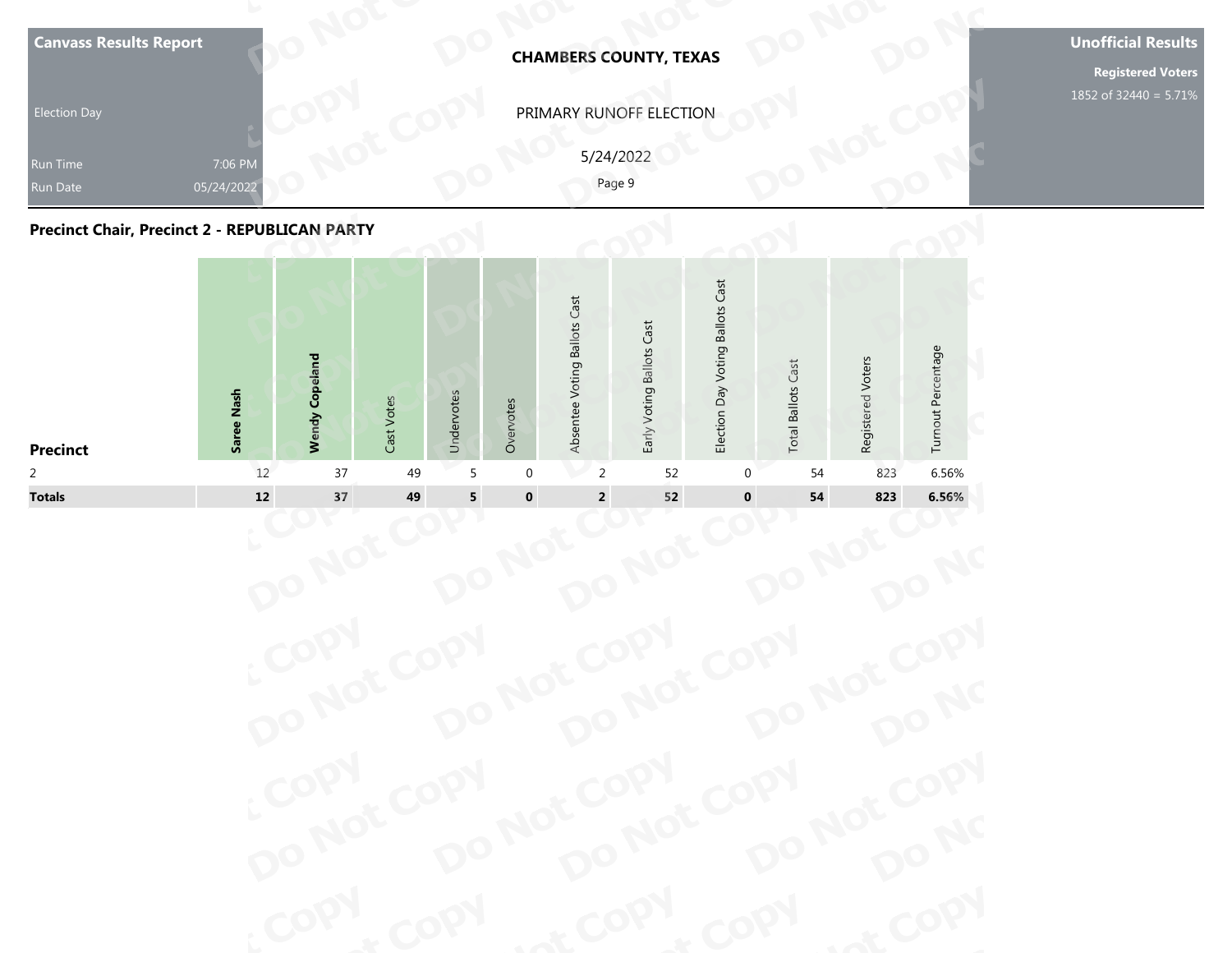| <b>Canvass Results Report</b><br><b>Election Day</b><br>Run Time | 7:06 PM                  |                                 |               |            |           |                              | <b>CHAMBERS COUNTY, TEXAS</b><br>PRIMARY RUNOFF ELECTION<br>5/24/2022 |                                  |                           |                   |                    | <b>Unofficial Results</b><br><b>Registered Voters</b><br>1852 of 32440 = 5.71% |
|------------------------------------------------------------------|--------------------------|---------------------------------|---------------|------------|-----------|------------------------------|-----------------------------------------------------------------------|----------------------------------|---------------------------|-------------------|--------------------|--------------------------------------------------------------------------------|
| <b>Run Date</b><br>Precinct Chair, Precinct 4 - REPUBLICAN PARTY | 05/24/2022               |                                 |               |            |           |                              | Page 10                                                               |                                  |                           |                   |                    |                                                                                |
|                                                                  | Villemez<br><b>Steve</b> | <b>Copeland Wesson</b><br>Calyn | Votes<br>Cast | Undervotes | Overvotes | Absentee Voting Ballots Cast | Early Voting Ballots Cast                                             | Election Day Voting Ballots Cast | <b>Total Ballots Cast</b> | Registered Voters | Turnout Percentage |                                                                                |

| PRIMARY RUNOFF ELECTION<br><b>Election Day</b><br>5/24/2022<br>7:06 PM<br>Run Time<br>Page 10<br>05/24/2022<br>Run Date<br><b>Precinct Chair, Precinct 4 - REPUBLICAN PARTY</b>                                                                                                     |       |
|-------------------------------------------------------------------------------------------------------------------------------------------------------------------------------------------------------------------------------------------------------------------------------------|-------|
|                                                                                                                                                                                                                                                                                     |       |
|                                                                                                                                                                                                                                                                                     |       |
|                                                                                                                                                                                                                                                                                     |       |
| Election Day Voting Ballots Cast<br>Absentee Voting Ballots Cast<br>Calyn Copeland Wesson<br>Early Voting Ballots Cast<br>Turnout Percentage<br>Registered Voters<br><b>Total Ballots Cast</b><br><b>Steve Villemez</b><br>Undervotes<br>Cast Votes<br>Overvotes<br><b>Precinct</b> |       |
| 139<br>222<br>4,160<br>83<br>41<br>$\overline{0}$<br>10<br>253<br>263<br>$\overline{4}$<br>0                                                                                                                                                                                        | 6.32% |
| $\pmb{0}$<br><b>Totals</b><br>83<br>222<br>$\bf 41$<br>${\bf 10}$<br>$\pmb{0}$<br>139<br>253<br>263<br>4,160                                                                                                                                                                        | 6.32% |

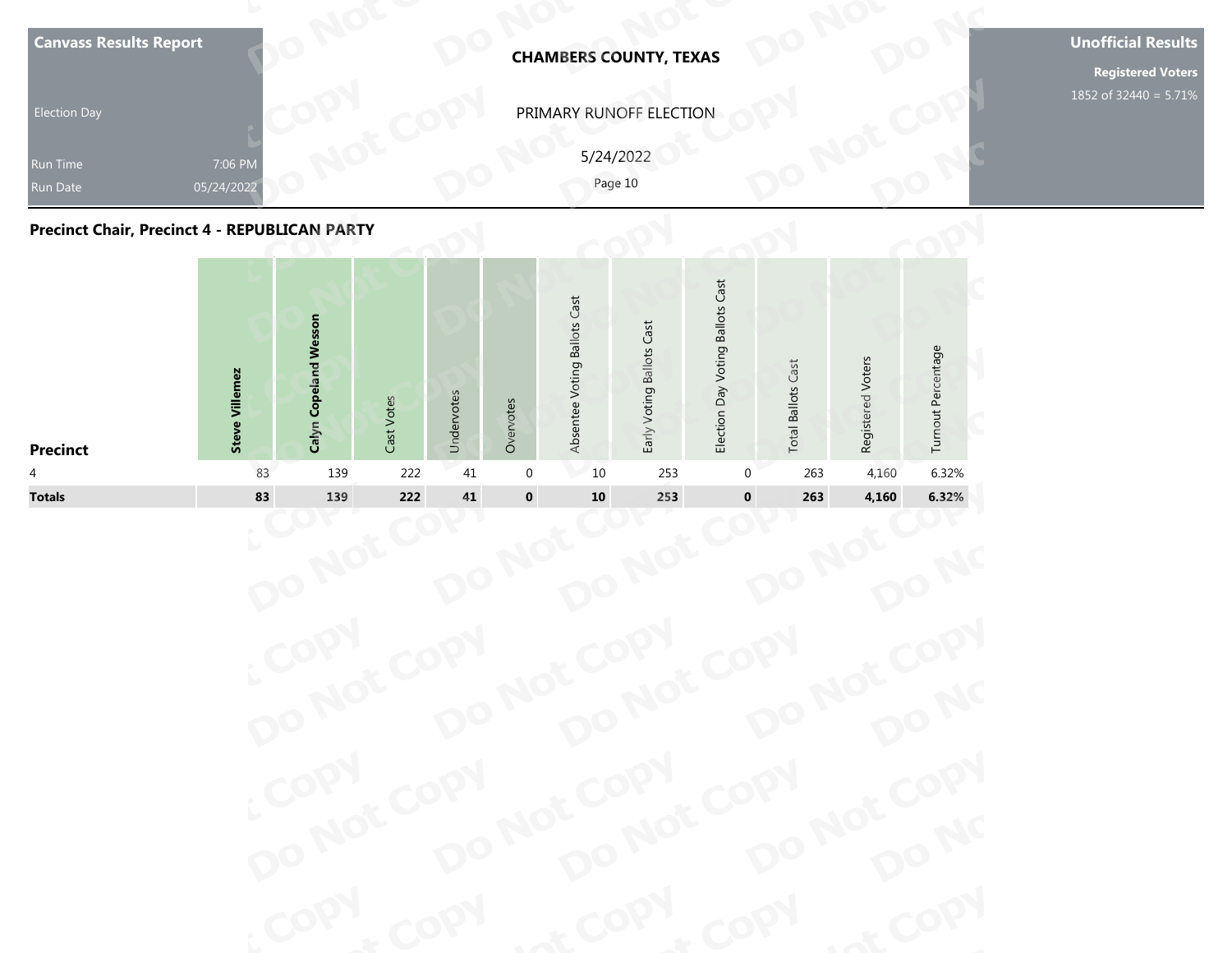| <b>Election Day</b><br>Run Time<br><b>Run Date</b><br><b>Precinct Chair, Precinct 6 - REPUBLICAN PARTY</b> | 7:06 PM<br>05/24/2022 |                     |            |            |           |                              | PRIMARY RUNOFF ELECTION<br>5/24/2022<br>Page 11 |                                  |                           |                   |                    | 1852 of 32440 = 5.71% |
|------------------------------------------------------------------------------------------------------------|-----------------------|---------------------|------------|------------|-----------|------------------------------|-------------------------------------------------|----------------------------------|---------------------------|-------------------|--------------------|-----------------------|
| <b>Precinct</b>                                                                                            | Kevin Foltz           | Lauren Van Deventer | Cast Votes | Undervotes | Overvotes | Absentee Voting Ballots Cast | Early Voting Ballots Cast                       | Election Day Voting Ballots Cast | <b>Total Ballots Cast</b> | Registered Voters | Turnout Percentage |                       |

| <b>Election Day</b><br>Run Time<br>Run Date          |                       |                     |            |                |             |                              | <b>CHAMBERS COUNTY, TEXAS</b> |                                  |                           |                   |                    |
|------------------------------------------------------|-----------------------|---------------------|------------|----------------|-------------|------------------------------|-------------------------------|----------------------------------|---------------------------|-------------------|--------------------|
|                                                      |                       |                     |            |                |             |                              | PRIMARY RUNOFF ELECTION       |                                  |                           |                   |                    |
|                                                      | 7:06 PM<br>05/24/2022 |                     |            |                |             |                              | 5/24/2022<br>Page 11          |                                  |                           |                   |                    |
| <b>Precinct Chair, Precinct 6 - REPUBLICAN PARTY</b> |                       |                     |            |                |             |                              |                               |                                  |                           |                   |                    |
| <b>Precinct</b>                                      | Kevin Foltz           | Lauren Van Deventer | Cast Votes | Undervotes     | Overvotes   | Absentee Voting Ballots Cast | Early Voting Ballots Cast     | Election Day Voting Ballots Cast | <b>Total Ballots Cast</b> | Registered Voters | Turnout Percentage |
| 6                                                    | 50                    | 93                  | 143        | $\overline{4}$ | $\mathbf 0$ | 6                            | 141                           | 0                                | 147                       | 1,865             | 7.88%              |
| <b>Totals</b>                                        | ${\bf 50}$            | 93                  | 143        | 4              | $\pmb{0}$   | 6                            | 141                           | $\pmb{0}$                        | 147                       | 1,865             | 7.88%              |

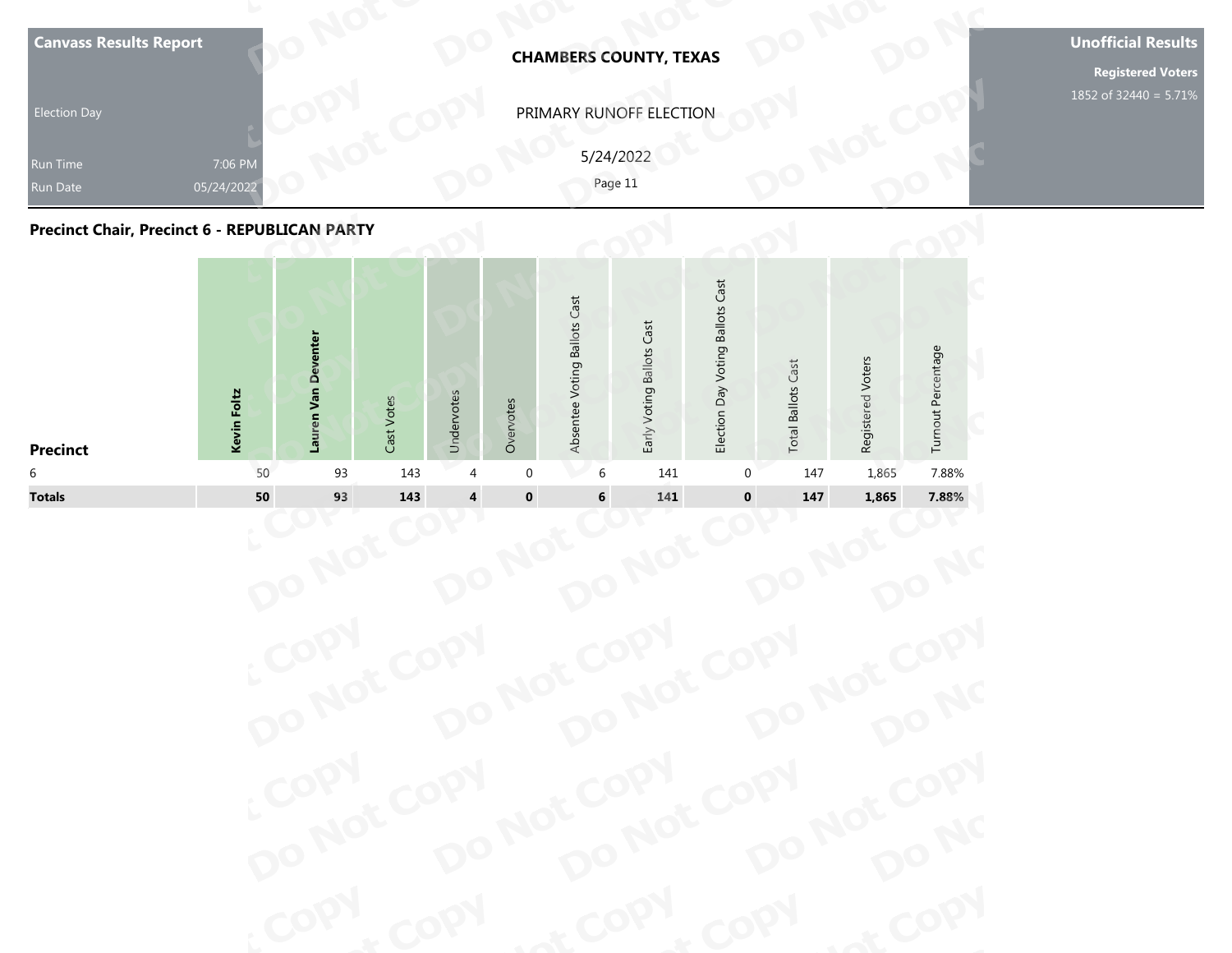| Run Date<br><b>Precinct Chair, Precinct 7 - REPUBLICAN PARTY</b> | 05/24/2022      |             |            |            |           |                              | Page 12                   |                                  |                           |                   |                    |  |
|------------------------------------------------------------------|-----------------|-------------|------------|------------|-----------|------------------------------|---------------------------|----------------------------------|---------------------------|-------------------|--------------------|--|
| <b>Precinct</b>                                                  | Jeffrey Jenkins | Sonja Moore | Cast Votes | Undervotes | Overvotes | Absentee Voting Ballots Cast | Early Voting Ballots Cast | Election Day Voting Ballots Cast | <b>Total Ballots Cast</b> | Registered Voters | Turnout Percentage |  |

| PRIMARY RUNOFF ELECTION<br><b>Election Day</b><br>5/24/2022<br>7:06 PM<br>Run Time<br>Page 12<br>05/24/2022<br>Run Date<br><b>Precinct Chair, Precinct 7 - REPUBLICAN PARTY</b>                                                                                     |
|---------------------------------------------------------------------------------------------------------------------------------------------------------------------------------------------------------------------------------------------------------------------|
|                                                                                                                                                                                                                                                                     |
|                                                                                                                                                                                                                                                                     |
|                                                                                                                                                                                                                                                                     |
| Election Day Voting Ballots Cast<br>Absentee Voting Ballots Cast<br>Early Voting Ballots Cast<br>Turnout Percentage<br>Registered Voters<br><b>Total Ballots Cast</b><br>Jeffrey Jenkins<br>Sonja Moore<br>Undervotes<br>Cast Votes<br>Overvotes<br><b>Precinct</b> |
| 79<br>102<br>2,388<br>4.40%<br>23<br>3<br>$\mathbf{0}$<br>2<br>103<br>105<br>$\overline{7}$<br>0                                                                                                                                                                    |
| <b>Totals</b><br>79<br>23<br>102<br>$\overline{\mathbf{3}}$<br>$\pmb{0}$<br>$\mathbf 0$<br>$\mathbf 2$<br>103<br>105<br>2,388<br>4.40%                                                                                                                              |
|                                                                                                                                                                                                                                                                     |

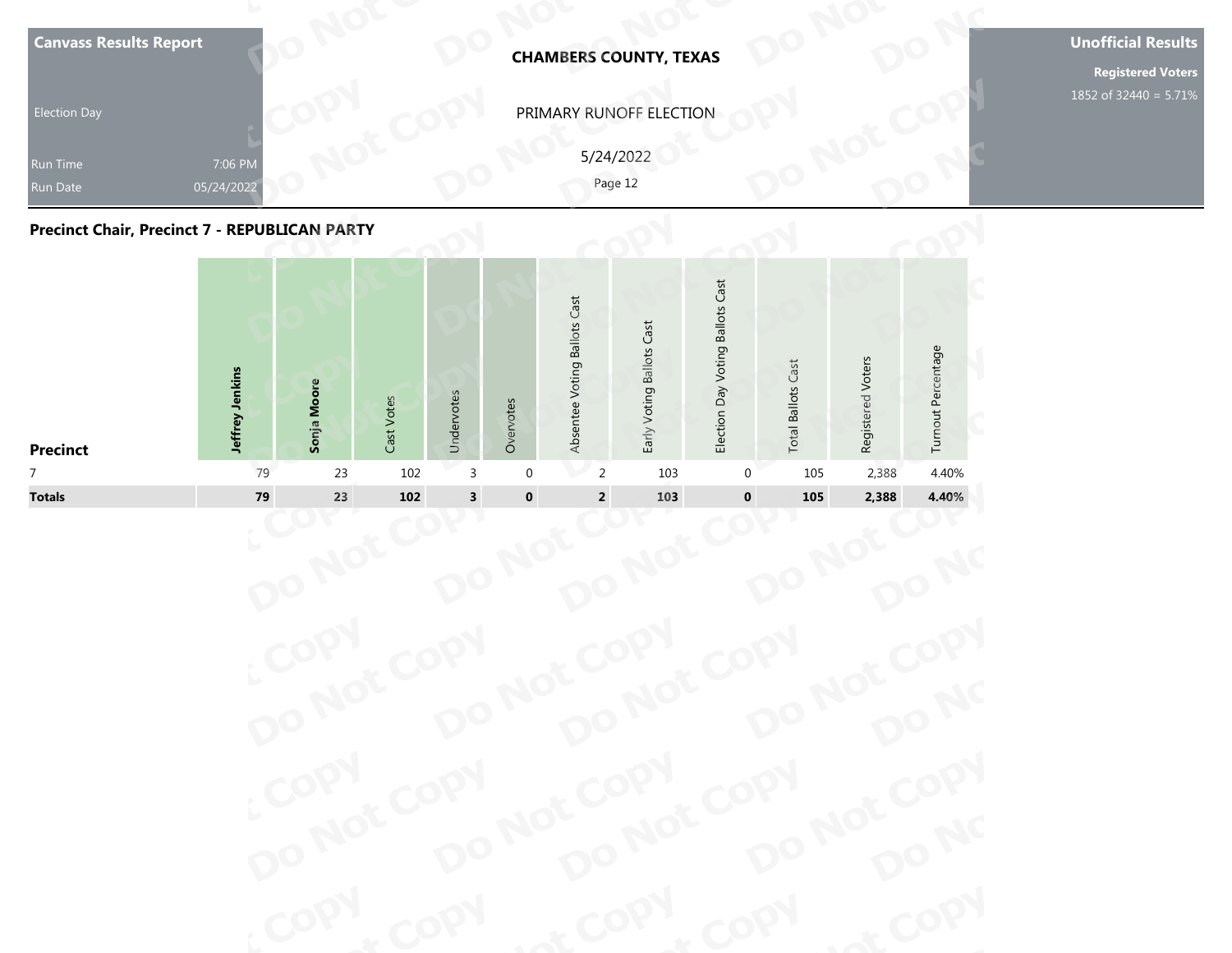| <b>Canvass Results Report</b><br><b>Election Day</b><br>Run Time<br><b>Run Date</b> | 7:06 PM<br>05/24/2022 |                   |            |            |           |                              | <b>CHAMBERS COUNTY, TEXAS</b><br>PRIMARY RUNOFF ELECTION<br>5/24/2022<br>Page 13 |                                  |                           |                   |                    | <b>Unofficial Results</b><br><b>Registered Voters</b><br>1852 of 32440 = 5.71% |
|-------------------------------------------------------------------------------------|-----------------------|-------------------|------------|------------|-----------|------------------------------|----------------------------------------------------------------------------------|----------------------------------|---------------------------|-------------------|--------------------|--------------------------------------------------------------------------------|
| <b>Precinct Chair, Precinct 9 - REPUBLICAN PARTY</b>                                |                       |                   |            |            |           |                              |                                                                                  |                                  |                           |                   |                    |                                                                                |
|                                                                                     | George Hisler         | Andrea McClelland | Cast Votes | Undervotes | Overvotes | Absentee Voting Ballots Cast | Early Voting Ballots Cast                                                        | Election Day Voting Ballots Cast | <b>Total Ballots Cast</b> | Registered Voters | Turnout Percentage |                                                                                |



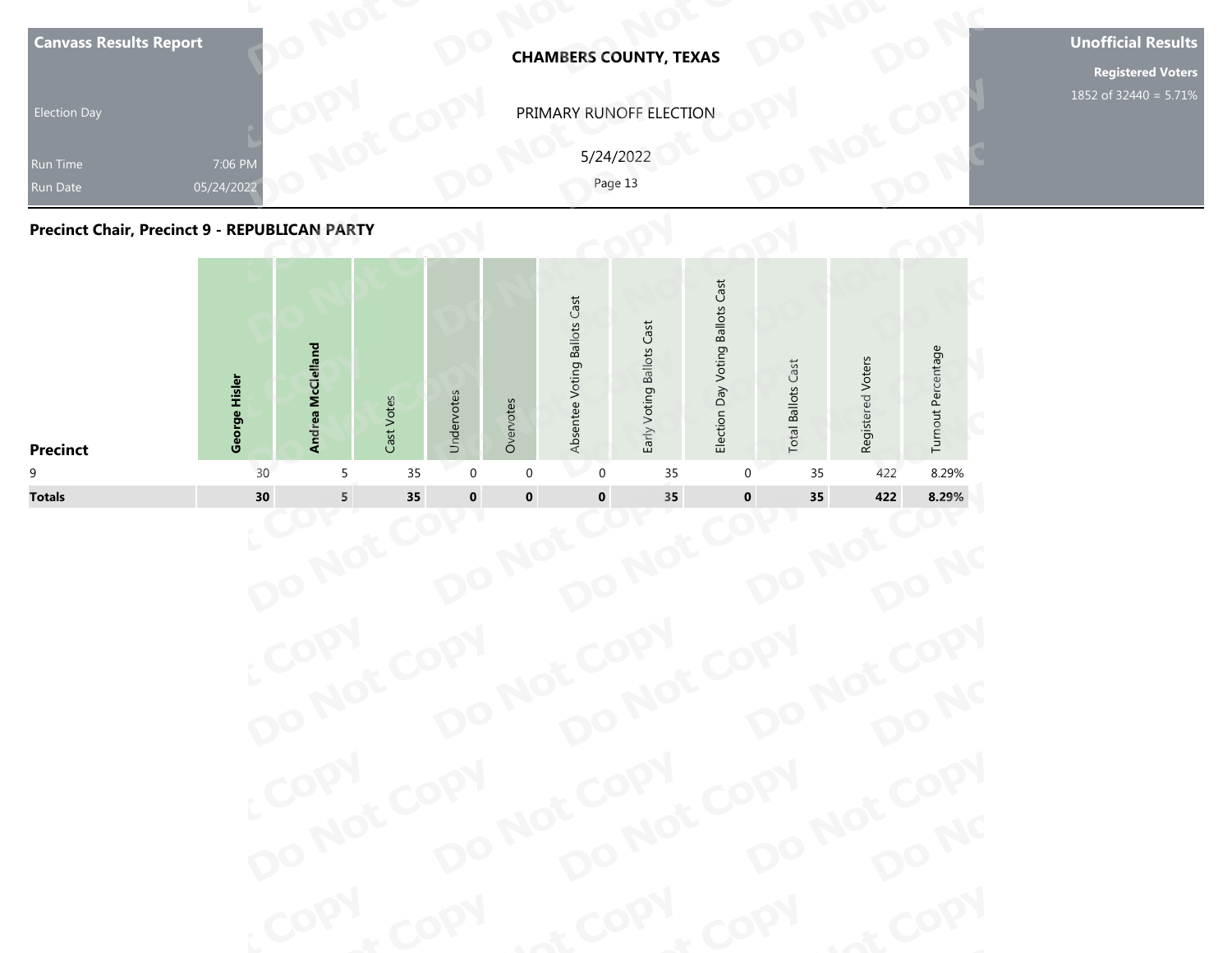| <b>Election Day</b><br>Run Time<br><b>Run Date</b><br><b>Precinct Chair, Precinct 16 - REPUBLICAN PARTY</b> | 7:06 PM<br>05/24/2022 |                         |               |            |           |                              | PRIMARY RUNOFF ELECTION<br>5/24/2022<br>Page 14 |                                  |                           |                   |                    | <b>Registered Voters</b><br>1852 of 32440 = 5.71% |
|-------------------------------------------------------------------------------------------------------------|-----------------------|-------------------------|---------------|------------|-----------|------------------------------|-------------------------------------------------|----------------------------------|---------------------------|-------------------|--------------------|---------------------------------------------------|
| <b>Precinct</b>                                                                                             | <b>David Redd</b>     | Jami Massengale Navarre | Votes<br>Cast | Undervotes | Overvotes | Absentee Voting Ballots Cast | Early Voting Ballots Cast                       | Election Day Voting Ballots Cast | <b>Total Ballots Cast</b> | Registered Voters | Turnout Percentage |                                                   |

| <b>Election Day</b><br>Run Time                |                       |                         |            |            |             |                              | <b>CHAMBERS COUNTY, TEXAS</b> |                                  |                           |                   |                    |
|------------------------------------------------|-----------------------|-------------------------|------------|------------|-------------|------------------------------|-------------------------------|----------------------------------|---------------------------|-------------------|--------------------|
|                                                |                       |                         |            |            |             |                              | PRIMARY RUNOFF ELECTION       |                                  |                           |                   |                    |
| Run Date                                       | 7:06 PM<br>05/24/2022 |                         |            |            |             |                              | 5/24/2022<br>Page 14          |                                  |                           |                   |                    |
| Precinct Chair, Precinct 16 - REPUBLICAN PARTY |                       |                         |            |            |             |                              |                               |                                  |                           |                   |                    |
| <b>Precinct</b>                                | <b>David Redd</b>     | Jami Massengale Navarre | Cast Votes | Undervotes | Overvotes   | Absentee Voting Ballots Cast | Early Voting Ballots Cast     | Election Day Voting Ballots Cast | <b>Total Ballots Cast</b> | Registered Voters | Turnout Percentage |
| 16                                             | 56                    | 65                      | 121        | 14         | $\mathbf 0$ | $\overline{7}$               | 128                           | 0                                | 135                       | 2,201             | 6.13%              |
| <b>Totals</b>                                  | 56                    | 65                      | 121        | ${\bf 14}$ | $\pmb{0}$   | $\overline{\mathbf{7}}$      | 128                           | $\mathbf 0$                      | 135                       | 2,201             | 6.13%              |

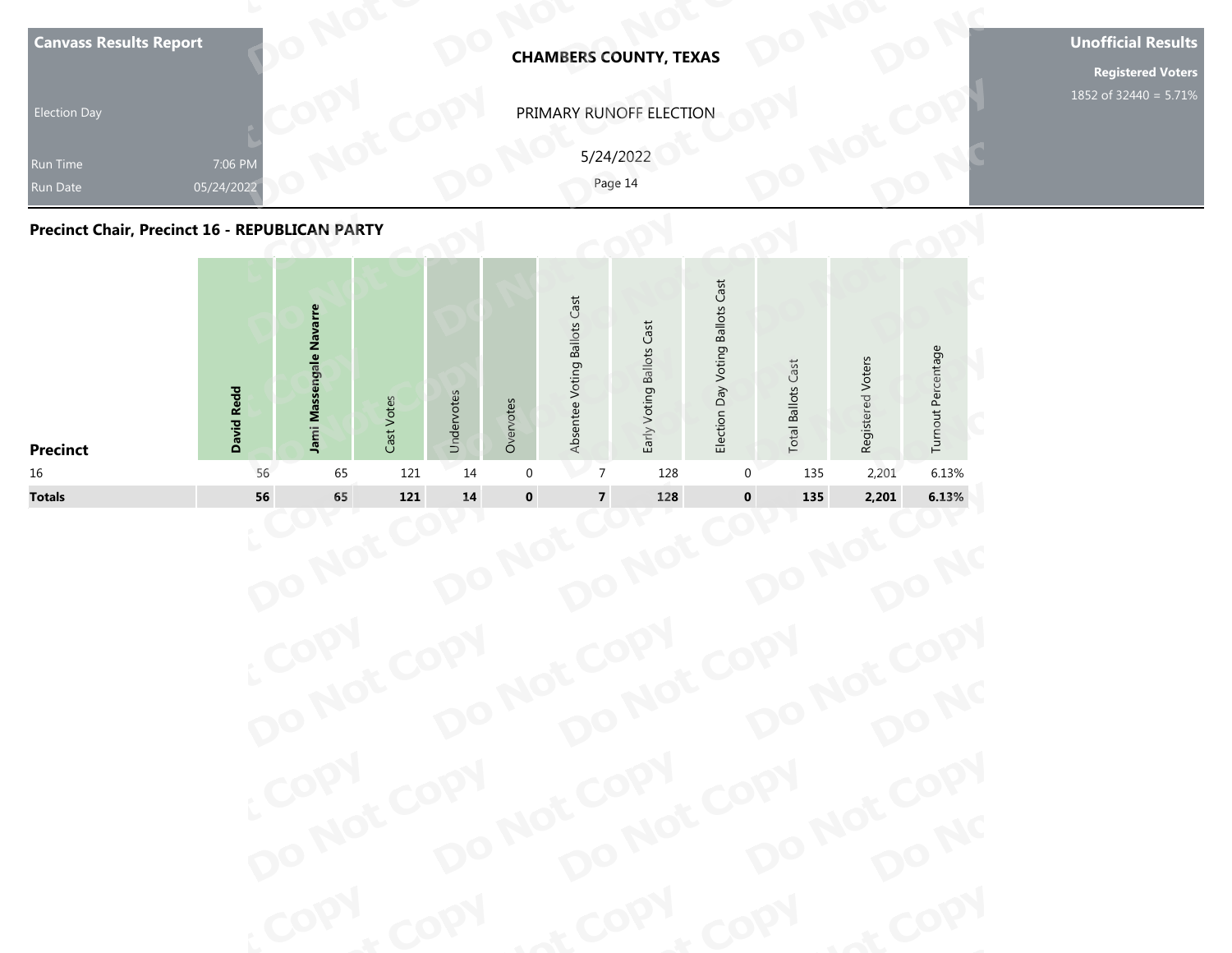| <b>Election Day</b><br>Run Time<br><b>Run Date</b><br><b>Precinct Chair, Precinct 17 - REPUBLICAN PARTY</b> | 7:06 PM<br>05/24/2022 |                    |            |            |           |                              | PRIMARY RUNOFF ELECTION<br>5/24/2022<br>Page 15 |                                  |                           |                   |                    | <b>Registered Voters</b><br>1852 of 32440 = 5.71% |
|-------------------------------------------------------------------------------------------------------------|-----------------------|--------------------|------------|------------|-----------|------------------------------|-------------------------------------------------|----------------------------------|---------------------------|-------------------|--------------------|---------------------------------------------------|
| <b>Precinct</b>                                                                                             | Christian Johnson     | <b>Greg Turner</b> | Cast Votes | Undervotes | Overvotes | Absentee Voting Ballots Cast | Early Voting Ballots Cast                       | Election Day Voting Ballots Cast | <b>Total Ballots Cast</b> | Registered Voters | Turnout Percentage |                                                   |



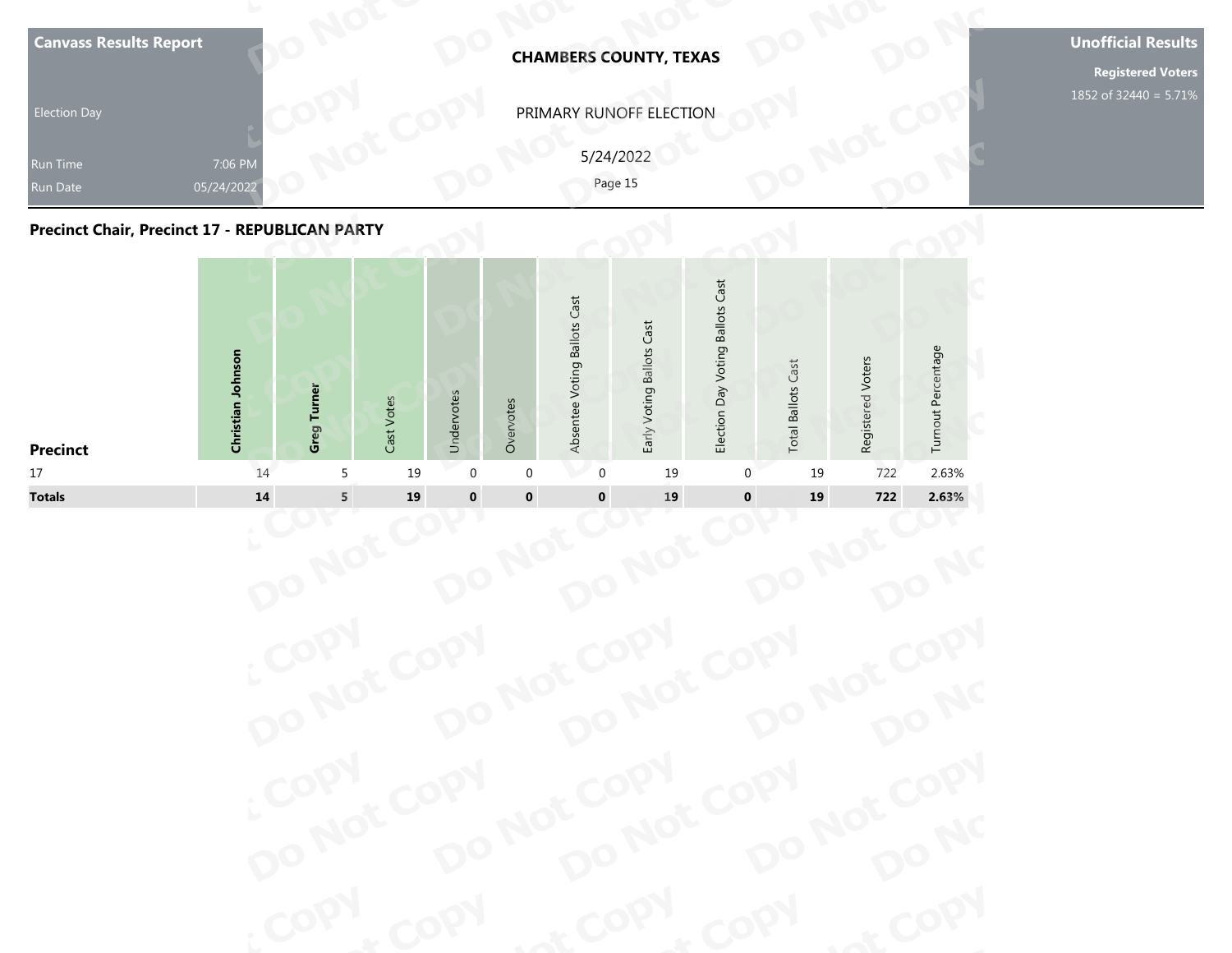| <b>Canvass Results Report</b>                                         | <b>CHAMBERS COUNTY, TEXAS</b>                   | <b>Unofficial Results</b><br><b>Registered Voters</b> |
|-----------------------------------------------------------------------|-------------------------------------------------|-------------------------------------------------------|
| <b>Election Day</b><br>7:06 PM<br>Run Time<br>05/24/2022<br>Run Date  | PRIMARY RUNOFF ELECTION<br>5/24/2022<br>Page 16 | 1852 of 32440 = 5.71%                                 |
| Precinct Chair, Precinct 18 - REPUBLICAN PARTY - Vote for none or one | Cast<br>ast<br>allots<br>ä                      |                                                       |